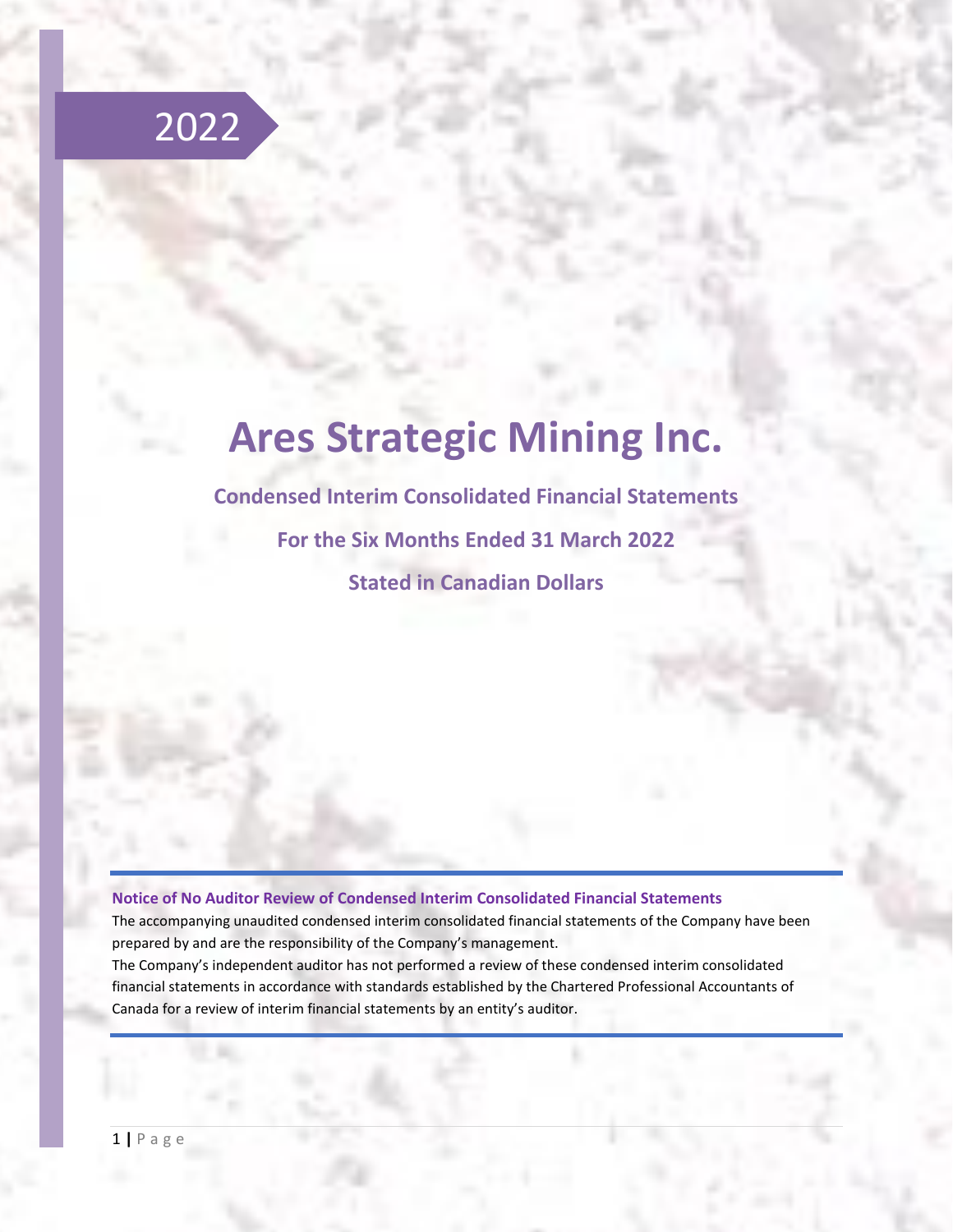#### **TABLE OF CONTENTS**

| 1) |  |
|----|--|
| 2) |  |
| 3) |  |
| 4) |  |
| 5) |  |
| 6) |  |
| 7) |  |
| 8) |  |
| 9) |  |
|    |  |
|    |  |
|    |  |
|    |  |
|    |  |
|    |  |
|    |  |
|    |  |
|    |  |
|    |  |
|    |  |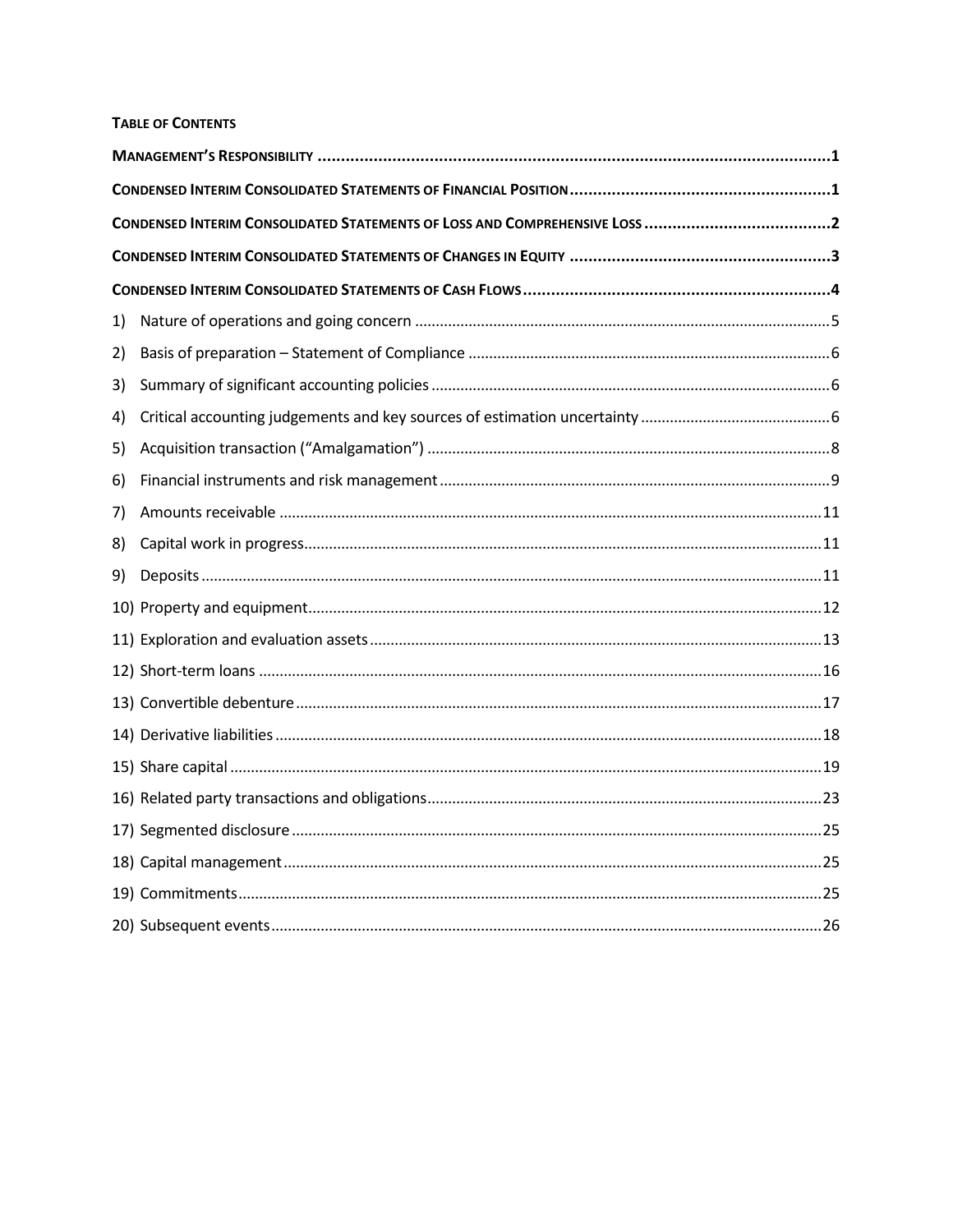

## <span id="page-2-0"></span>**MANAGEMENT'S RESPONSIBILITY**

To the Shareholders of Ares Strategic Mining Inc.:

Management is responsible for the preparation and presentation of the accompanying Condensed Interim Consolidated Financial Statements, including responsibility for significant accounting judgments and estimates in accordance with International Financial Reporting Standards. This responsibility includes selecting appropriate accounting principles and methods, and making decisions affecting the measurement of transactions in which objective judgment is required.

In discharging its responsibilities for the integrity and fairness of the Condensed Interim Consolidated Financial Statements, management designs and maintains the necessary accounting systems and related internal controls to provide reasonable assurance that transactions are authorized, assets are safeguarded and financial records are properly maintained to provide reliable information for the preparation of the condensed interim consolidated financial statements.

The Board of Directors and the Audit Committee are composed primarily of Directors who are neither management nor employees of the Company. The Board is responsible for overseeing management in the performance of its financial reporting responsibilities, and for approving the financial information included in the annual report. The Board fulfils these responsibilities by reviewing the financial information prepared by management and discussing relevant matters with management and the external auditors. The Audit Committee has the responsibility of meeting with management, and the external auditors to discuss the internal controls over the financial reporting process, auditing matters and financial reporting issues. The Audit Committee is also responsible for recommending the appointment of Ares Strategic Mining Inc.'s external auditors.

We draw attention to Note 1 in the Condensed Interim Consolidated Financial Statements which indicates the existence of a material uncertainty that may cast significant doubt on the Company's ability to continue as a going concern.

*"James Walker" "Viktoriya Griffin"*

James Walker, CEO Viktoriya Griffin, CFO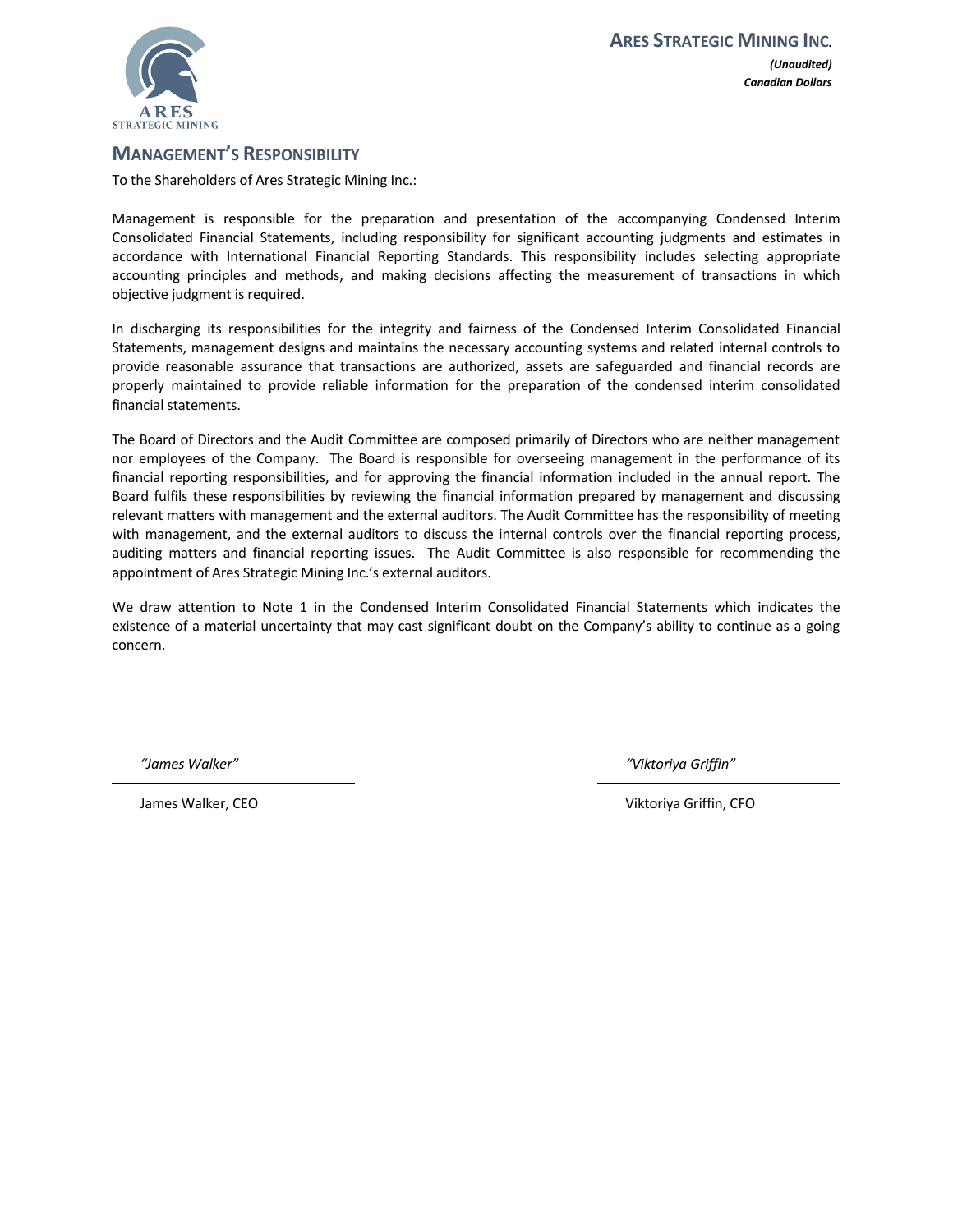

# <span id="page-3-0"></span>**CONDENSED INTERIM CONSOLIDATED STATEMENTS OF FINANCIAL POSITION**

|                                                                         |           | As at            | As at            |
|-------------------------------------------------------------------------|-----------|------------------|------------------|
|                                                                         |           | 31 March         | 30 September     |
|                                                                         | Note      | 2022             | 2021             |
| <b>ASSETS</b>                                                           |           |                  |                  |
| <b>Current Assets</b>                                                   |           |                  |                  |
| Cash and cash equivalents                                               |           | \$<br>985,295    | \$<br>1,051,149  |
| Restricted cash                                                         | (10)      | 90,000           | 90,000           |
| Amounts receivable                                                      | (7)       | 1,122,517        | 43,305           |
| Prepaid amounts and other assets                                        |           | 595,944          | 234,506          |
|                                                                         |           | 2,793,756        | 1,418,960        |
| <b>Non-current Assets</b>                                               |           |                  |                  |
| Deposits                                                                | (9)       | 95,807           | 97,629           |
| Capital advances                                                        | (8)       |                  | 3,551,000        |
| Capital work-in-progress                                                | (8)       | 4,123,139        |                  |
| Property and equipment                                                  | (10)      | 242,042          | 237,932          |
| Exploration and evaluation assets                                       | (11)      | 8,386,439        | 8,101,175        |
|                                                                         |           | 12,847,427       | 11,987,736       |
|                                                                         |           | \$<br>15,641,183 | \$<br>13,406,696 |
| <b>LIABILITIES</b>                                                      |           |                  |                  |
| <b>Current Liabilities</b>                                              |           |                  |                  |
| Accounts payable and accrued liabilities                                | $(16)$ \$ | 414,127          | \$<br>452,197    |
| Short-term loans                                                        | (12)      | 60,000           | 2,196,600        |
|                                                                         |           | 474,127          | 2,648,797        |
| <b>Non-Current Liabilities</b>                                          |           |                  |                  |
| Convertible debenture                                                   | (13)      | 344,138          |                  |
| Derivative liabilities                                                  | (14)      | 168,000          |                  |
|                                                                         |           | 512,138          |                  |
| <b>EQUITY</b>                                                           |           |                  |                  |
| <b>Equity Attributable to Shareholders</b>                              |           |                  |                  |
| Share capital                                                           | (15)      | 37,609,166       | 31,430,607       |
| Subscriptions received                                                  | (15)      |                  | 1,050            |
| Options - Contributed surplus                                           | (15)      | 2,373,500        | 2,417,500        |
| Warrants - Contributed surplus                                          | (15)      | 1,603,944        | 1,937,270        |
| Accumulated other comprehensive income ("OCI")                          |           | (169, 019)       | (45, 655)        |
| Deficit                                                                 |           | (25, 539, 987)   | (23,759,558)     |
|                                                                         |           | 15,877,604       | 11,981,214       |
| <b>Non-controlling interests</b>                                        | (15)      | (1,222,686)      | (1,223,315)      |
| <b>Total Equity</b>                                                     |           | 14,654,918       | 10,757,899       |
|                                                                         |           | \$<br>15,641,183 | \$<br>13,406,696 |
|                                                                         |           |                  |                  |
| Nature of operations and going concern<br>(1)<br>Capital management     |           |                  | (18)             |
| Basis of preparation - Statement of Compliance<br>(2)<br>Commitment     |           |                  | (19)             |
| Related party transactions and obligations<br>(16)<br>Subsequent events |           |                  | (20)             |

The Condensed Interim Consolidated Financial Statements were approved by the Board of Directors on 27 May 2022 and were signed on its behalf by:

*"Paul Sarjeant" "Raul Sanabria"*

Paul Sarjeant, Director **Raul Sanabria**, Director Raul Sanabria, Director

1 **|** P a g e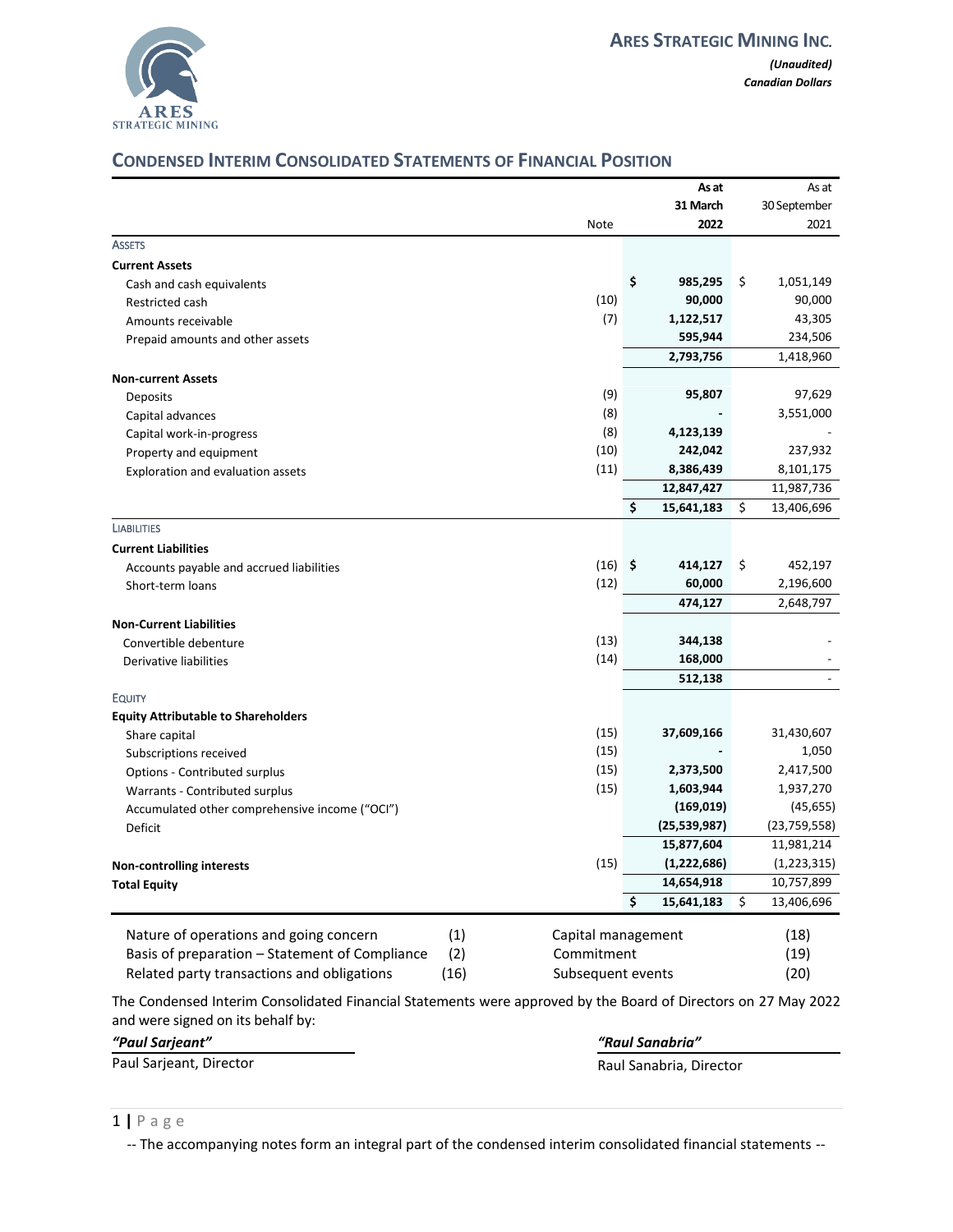

# <span id="page-4-0"></span>**CONDENSED INTERIM CONSOLIDATED STATEMENTS OF LOSS AND COMPREHENSIVE LOSS**

|                                            |      | <b>6 Months</b>        | 6 Months         | 3 Months        |         | 3 Months   |
|--------------------------------------------|------|------------------------|------------------|-----------------|---------|------------|
|                                            |      | <b>Ended</b>           | Ended            | <b>Ended</b>    |         | Ended      |
|                                            |      | 31 March               | 31 March         | 31 March        |         | 31 March   |
|                                            | Note | 2022                   | 2021             | 2022            |         | 2021       |
| <b>General and Administrative</b>          |      |                        |                  |                 |         |            |
| Office and marketing                       |      | 699,151                | 657,378          | 490,481         |         | 393,938    |
| Professional fees                          |      | 174,884                | 93,442           | 90,855          |         | 59,039     |
| Management fees                            | (16) | 98,000                 | 101,000          | 50,000          |         | 48,000     |
| Stock-based compensation                   |      | 74,000                 |                  | (295,000)       |         |            |
| Bank charges and interest expense          |      | 49,096                 | 2,162            | 47,961          |         | 1,169      |
| Transfer agent and filing fees             |      | 35,127                 | 80,920           | 24,602          |         | 59,611     |
| Insurance                                  |      | 25,537                 | 7,325            | 10,048          |         | 4,296      |
| Accretion expense                          | (13) | 21,001                 |                  | 21,001          |         |            |
| Depreciation                               | (10) | 18,669                 | 12,674           | 8,514           |         | 6,337      |
| Resource property (recoveries) expenses    |      | 11,833                 | (9,094)          | 12,041          |         | 1,013      |
| Travel                                     |      | 1,087                  | 494              | 638             |         | 494        |
| Foreign exchange loss (gain)               |      | 12,596                 | 31,191           | 25,958          |         | (5,028)    |
|                                            |      | (1, 220, 981)          | (977, 492)       | (487,099)       |         | (568, 869) |
| <b>Other Expenses</b>                      |      |                        |                  |                 |         |            |
| Loss on sale of mineral property           | (11) | (301, 375)             |                  | (301, 375)      |         |            |
| Gain on derivative liability               |      | 37,000                 |                  | 37,000          |         |            |
| Loss on settlement of liability            | (12) | (294, 444)             |                  |                 |         |            |
| Net Loss for the period                    |      | (1,779,800)            | (977, 492)       | $(751, 474)$ \$ |         | (568, 869) |
| <b>Other Comprehensive (Loss) Income</b>   |      |                        |                  |                 |         |            |
| Foreign operations - foreign exchange      |      | (103, 903)             | (40, 365)        | (3,813)         |         | (44, 140)  |
| <b>Comprehensive Loss for the period</b>   |      | \$<br>$(1,883,703)$ \$ | $(1,017,857)$ \$ | $(755, 287)$ \$ |         | (613,009)  |
| <b>Net Loss Attributed to:</b>             |      |                        |                  |                 |         |            |
| Shareholders                               |      | (1,779,171)            | (975, 531)       | (749, 930)      |         | (569, 313) |
| Non-controlling interest                   |      | (629)                  | 1,961            | (1, 544)        |         | 444        |
|                                            |      | \$<br>$(1,779,800)$ \$ | $(977, 492)$ \$  | $(751, 474)$ \$ |         | (568, 869) |
| <b>Comprehensive Loss Attributed to:</b>   |      |                        |                  |                 |         |            |
| Shareholders                               |      | (1,883,074)            | (1,015,896)      | (753, 743)      |         | (613, 453) |
| Non-controlling interest                   |      | (629)                  | 1,961            | (1, 544)        |         | 444        |
|                                            |      | \$<br>$(1,883,703)$ \$ | $(1,017,857)$ \$ | (755, 287)      | $\zeta$ | (613,009)  |
| <b>Basic and Diluted Loss per Share</b>    |      | \$<br>$(0.02)$ \$      | $(0.01)$ \$      | (0.01)          | Ŝ.      | (0.01)     |
| <b>Weighted Average Shares Outstanding</b> |      | 117,253,101            | 85,801,956       | 125,082,832     |         | 90,685,627 |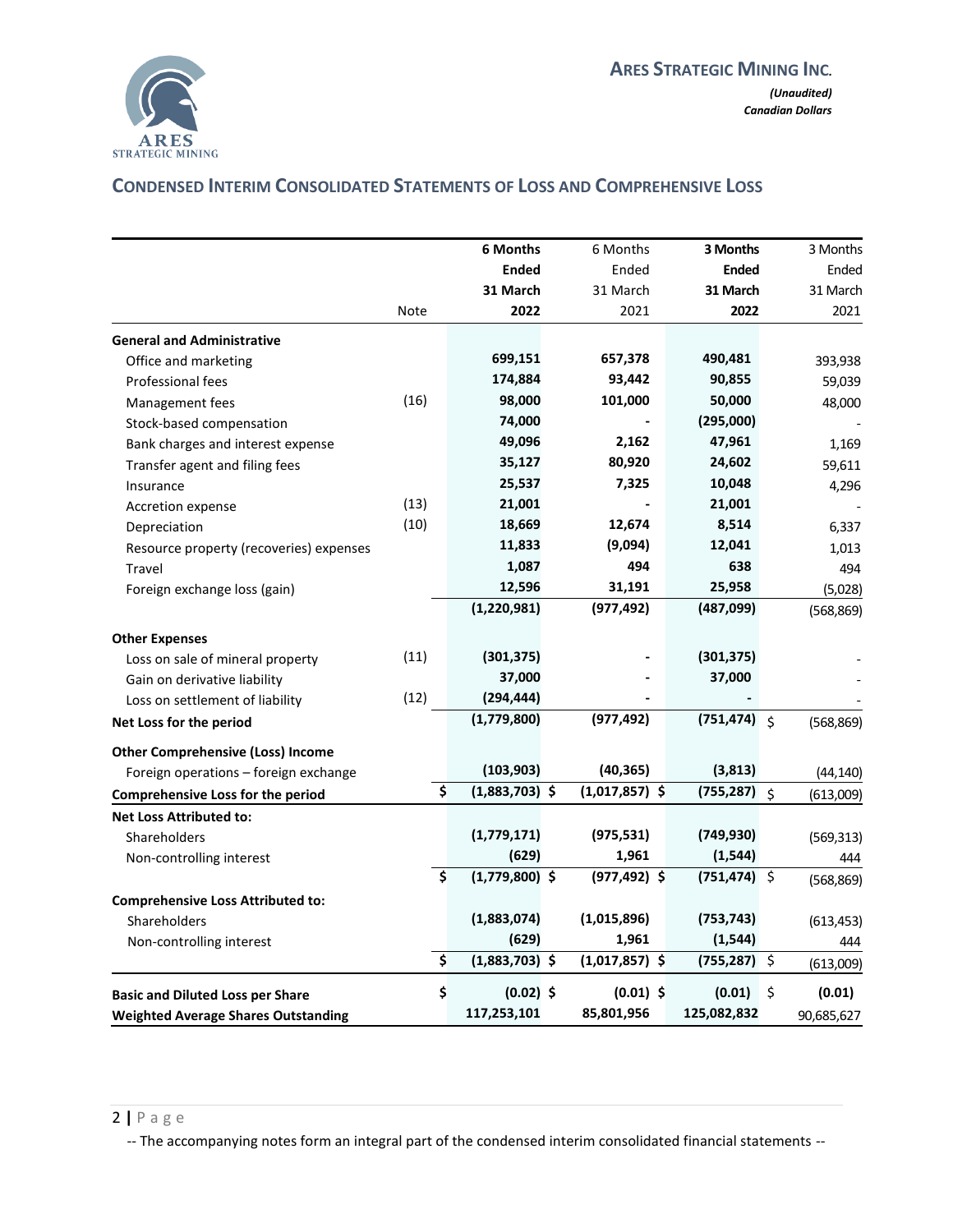

*(Unaudited) Canadian Dollars*

# **CONDENSED INTERIM CONSOLIDATED STATEMENTS OF CHANGES IN EQUITY**

<span id="page-5-0"></span>

|                                             | <b>Shares</b> | <b>Share</b><br>capital | <b>Subscriptions</b><br>received | <b>Options</b> | <b>Warrants</b>          | <b>AOCI</b> | <b>Deficit</b>           | <b>Total</b><br><b>Shareholders</b><br>Equity | <b>Equity</b><br>attributable<br>to NCI | <b>Total</b> |
|---------------------------------------------|---------------|-------------------------|----------------------------------|----------------|--------------------------|-------------|--------------------------|-----------------------------------------------|-----------------------------------------|--------------|
|                                             | Ħ             |                         |                                  |                | Ś                        |             |                          |                                               |                                         |              |
| BALANCE AS AT 1 OCTOBER 2020                | 78,217,901    | 22,467,660              |                                  | 1,152,500      | 2,269,584                | 10.393      | (20, 108, 460)           | 5,791,677                                     | (1,224,231)                             | 4,567,446    |
| Shares issued for private placement, net    | 3,645,000     | 1,762,497               |                                  |                | 13,000                   |             |                          | 1,775,497                                     |                                         | 1,775,497    |
| Shares issued for capital advances (Note 8) | 5,300,000     | 3,551,000               |                                  |                |                          |             |                          | 3,551,000                                     | $\blacksquare$                          | 3,551,000    |
| Stock-based compensation                    |               |                         |                                  | 1,468,000      |                          |             | $\sim$                   | 1,468,000                                     | $\sim$                                  | 1,468,000    |
| Shares issued for debt settlement           | 713,468       | 250,288                 |                                  |                |                          |             |                          | 250,288                                       |                                         | 250,288      |
| Shares issued to ASM management             | 600,000       | 174,000                 |                                  |                |                          |             |                          | 174,000                                       |                                         | 174,000      |
| Shares issued upon exercises of warrants    | 15,163,963    | 2,672,612               | 1,050                            |                | (345, 314)               |             |                          | 2,328,348                                     | $\sim$                                  | 2,328,348    |
| Shares issued upon exercises of options     | 3,150,500     | 552,550                 |                                  | (203,000)      |                          |             |                          | 349,550                                       | $\sim$                                  | 349,550      |
| Other comprehensive income                  |               |                         |                                  |                | $\overline{\phantom{a}}$ | (56,048)    |                          | (56,048)                                      |                                         | (56,048)     |
| Net income (loss) for the year              |               |                         |                                  |                |                          |             | (3,651,098)              | (3,651,098)                                   | 916                                     | (3,650,182)  |
| BALANCE AS AT 30 SEPTEMBER 2021             | 106,790,832   | 31,430,607              | 1,050                            | 2,417,500      | 1,937,270                | (45, 655)   | (23, 759, 558)           | 11,981,214                                    | (1,223,315)                             | 10,757,899   |
| Stock-based compensation                    |               |                         |                                  | 74,000         |                          |             |                          | 74,000                                        |                                         | 74,000       |
| Shares issued for private placement, net    | 2,114,873     | 803,652                 |                                  |                |                          |             |                          | 803,652                                       |                                         | 803,652      |
| Shares issued for debt settlement           | 5,060,570     | 1,855,294               |                                  |                |                          |             | $\overline{\phantom{a}}$ | 1,855,294                                     | $\overline{\phantom{a}}$                | 1,855,294    |
| Shares issued for asset acquisition         | 3,000,000     | 1,065,000               |                                  |                |                          |             |                          | 1,065,000                                     | $\overline{\phantom{a}}$                | 1,065,000    |
| Shares issued upon exercises of warrants    | 11,448,044    | 2,066,300               | (1,050)                          |                | (333, 326)               |             |                          | 1,731,924                                     | $\blacksquare$                          | 1,731,924    |
| Shares issued upon exercises of options     | 1,849,500     | 316,450                 |                                  | (118,000)      |                          |             | $\overline{\phantom{a}}$ | 198,450                                       | $\blacksquare$                          | 198,450      |
| Convertible debenture - equity              |               | 71,863                  |                                  |                |                          |             |                          | 71,863                                        | $\overline{\phantom{a}}$                | 71,863       |
| Other comprehensive income                  |               |                         |                                  |                |                          | (123, 364)  |                          | (123, 364)                                    |                                         | (123, 364)   |
| Net income (loss) for the period            |               |                         |                                  |                |                          |             | (1,780,429)              | (1,780,429)                                   | 629                                     | (1,779,800)  |
| BALANCE AS AT 31 MARCH 2022                 | 130,263,819   | 37,609,166              |                                  | 2,373,500      | 1,603,944                | (169, 019)  | (25, 539, 987)           | 15,877,604                                    | (1,222,686)                             | 14,654,918   |

**Equity attributable to shareholders**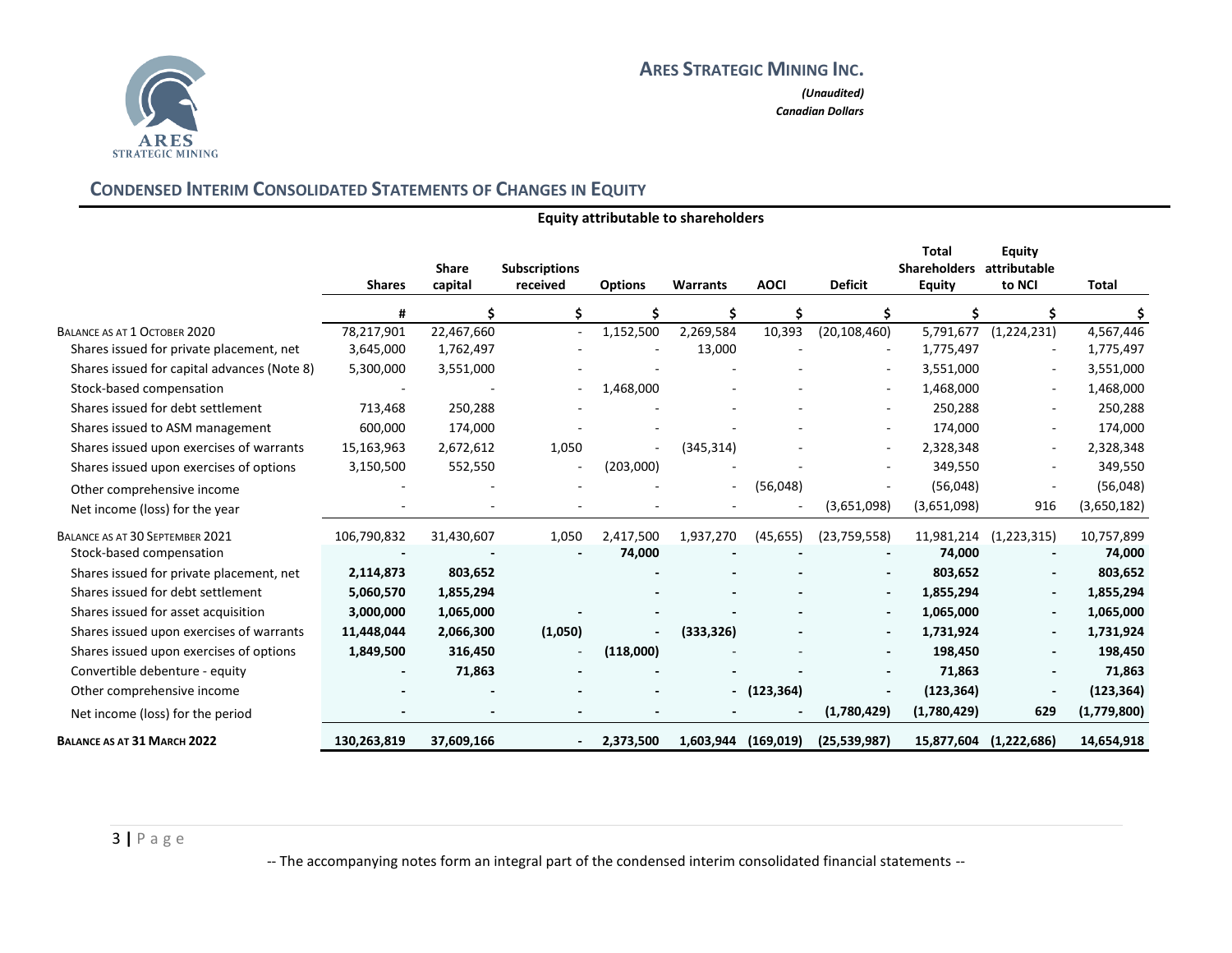

## <span id="page-6-0"></span>**CONDENSED INTERIM CONSOLIDATED STATEMENTS OF CASH FLOWS**

|                                                                     |      | 6 Month                | 6 Month        | 3 Month         | 3 Month                     |
|---------------------------------------------------------------------|------|------------------------|----------------|-----------------|-----------------------------|
|                                                                     |      | <b>Ended</b>           | Ended          | <b>Ended</b>    | Ended                       |
|                                                                     | Note | 31 March 2022          | 31 March 2021  |                 | 31 March 2022 31 March 2021 |
| <b>OPERATING ACTIVITIES</b>                                         |      |                        |                |                 |                             |
| Loss for the period                                                 |      | \$<br>$(1,779,800)$ \$ | $(376,904)$ \$ | $(751, 474)$ \$ | (568, 869)                  |
| <b>Items not Affecting Cash</b>                                     |      |                        |                |                 |                             |
| Accretion on convertible debt                                       |      | 21,001                 |                | 21,007          |                             |
| Interest on convertible debt                                        |      | 46,301                 |                | 46,301          |                             |
| Depreciation                                                        | (10) | 18,669                 | 12,674         | 8,514           | 6,337                       |
| Shares issued for Amalgamation                                      |      |                        | 60,000         |                 |                             |
| Loss on settlement of liability                                     |      | 294,444                |                |                 |                             |
| Loss on sale of mineral property                                    | (11) | 301,375                |                | 301,375         |                             |
| Stock-based compensation                                            |      | 74,000                 |                | (295,000)       |                             |
| Gain on derivate liability                                          |      | (37,000)               |                | (37,000)        |                             |
|                                                                     |      | (1,061,010)            | (904, 818)     | (706, 283)      | (562, 532)                  |
| Net Change in Non-cash Working<br>Capital                           |      |                        |                |                 |                             |
| Accounts payable and accrued                                        |      |                        |                |                 |                             |
| liabilities                                                         |      | (64, 371)              | (76, 219)      | 37,274          | (33, 651)                   |
| Amounts receivable                                                  |      | (54, 212)              | (76, 981)      | (14, 374)       | (29, 969)                   |
| Prepaid amounts and other assets                                    |      | (361, 438)             | (542, 348)     | 268,436         | (126, 176)                  |
|                                                                     |      | (480, 021)             | (695, 548)     | 291,336         | (189, 796)                  |
| <b>INVESTING ACTIVITIES</b>                                         |      | (1,541,031)            | (1,600,366)    | (414, 947)      | (752, 328)                  |
|                                                                     |      | (23,085)               |                | 11,508          |                             |
| Equipment purchase                                                  |      | (572, 139)             |                | (572, 139)      |                             |
| Capital work in progress                                            |      |                        |                |                 |                             |
| Cash acquired upon amalgamation<br>Resource property - expenditures |      | (696, 379)             | (811, 867)     | (361, 478)      | (308, 346)                  |
|                                                                     |      | (1, 291, 603)          | (811, 867)     | (922, 109)      | (308, 346)                  |
| <b>FINANCING ACTIVITIES</b>                                         |      |                        |                |                 |                             |
| Proceeds from warrants exercised                                    |      | 1,731,924              | 1,742,484      | 1,588,295       | 888,230                     |
| Proceeds from shares issued, net                                    |      | 803,652                | 797,000        | 270,652         | 797,000                     |
| Short-term loans received (paid)                                    |      |                        | 617,884        |                 | 19,756                      |
| Proceeds from options exercised                                     |      | 198,450                | 233,550        | 198,450         | 113,050                     |
|                                                                     |      | 2,734,026              | 3,390,918      | 2,057,397       | 1,818,036                   |
| Net effect of foreign currency                                      |      |                        |                |                 |                             |
| translation                                                         |      | 32,754                 | (46, 890)      | 32,109          | (53, 817)                   |
| Net (Decrease) Increase in Cash                                     |      | (65, 854)              | 931,795        | 752,450         | 703,545                     |
| Cash position - beginning of period                                 |      | 1,141,149              | 219,770        | 322,845         | 448,020                     |
| Cash Position - end of period                                       |      | 1,075,295 \$<br>\$     | 1,151,565 \$   | 1,075,295 \$    | 1,151,565                   |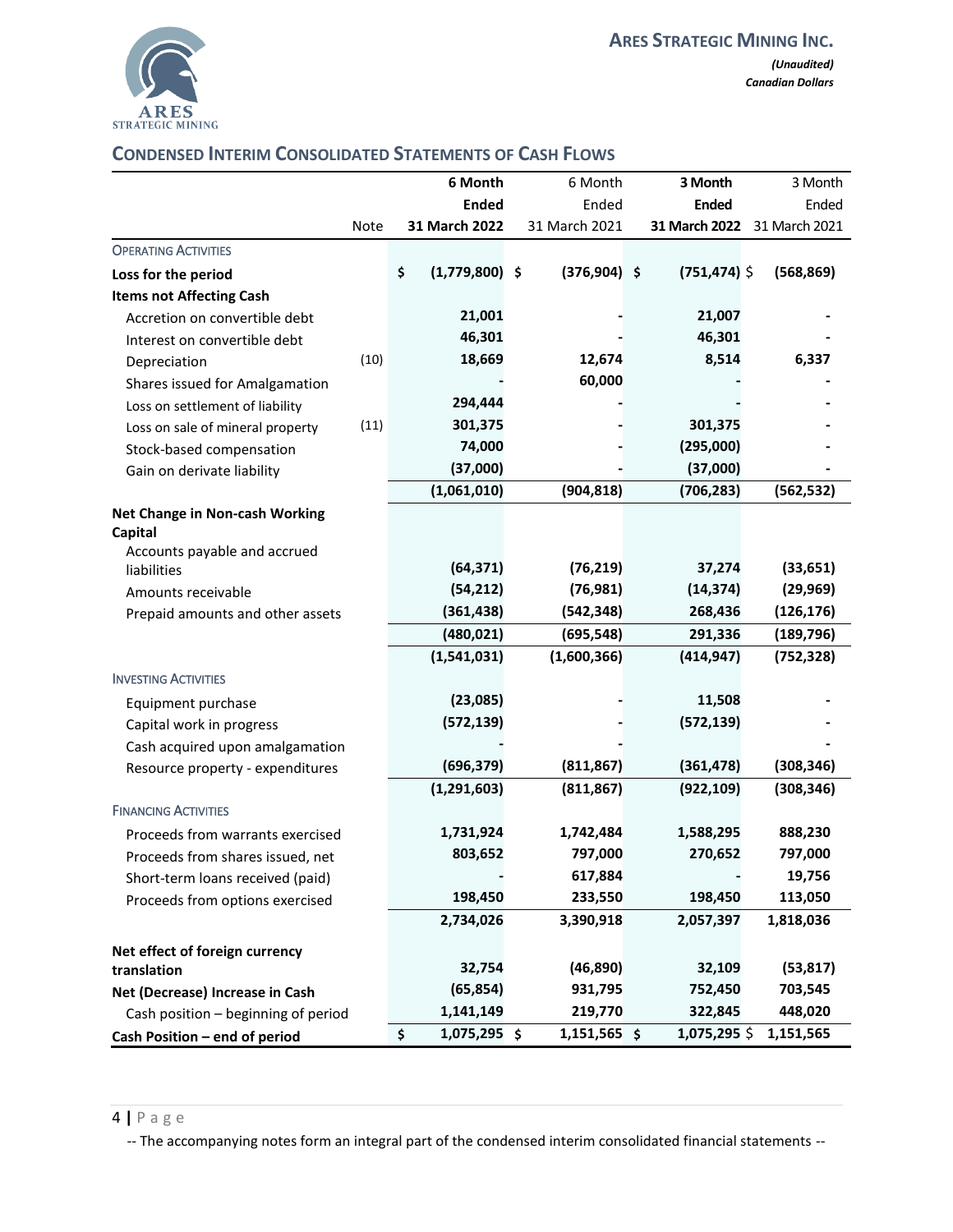

*Canadian Dollars*

## NOTES TO THE CONDENSED INTERIM CONSOLIDATED FINANCIAL STATEMENTS

#### <span id="page-7-0"></span>**1) Nature of operations and going concern**

Ares Strategic Mining Inc. ("Ares" or the "Company"), was incorporated pursuant to the Company Act (Ontario) by registration of its Memorandum and Articles on 20 November 2009. On 9 July 2010, the Company registered in British Columbia for extra provincial registration as the Company's administrative office is located at 1001-409 Granville Street, Vancouver BC, V6C 1T2. The Company is classified as a Junior Natural Resource Mining Company and is listed on the Canadian Securities Exchange under the stock symbol "ARS".

The Company was previously in the business of acquiring and exploring lithium properties in Nevada and Arizona. On 18 February 2020, the Company completed a three-cornered amalgamation transaction (the "Amalgamation") with American Strategic Minerals Inc. ("ASM") (Note 5). As a result, Ares is focusing on progressing its fluorspar projects towards exploitation, production, and supplying metspar and acidspar to the markets.

These Condensed Interim Consolidated Financial Statements (the "Financial Statements") have been prepared on the basis of the accounting principles applicable to a going concern, which assumes the Company will be able to continue in operation for the foreseeable future and will be able to realize its assets and discharge its liabilities in the normal course of operations. There are several adverse conditions that cast significant doubt upon the soundness of this assumption. The business of mining and exploration involves a high degree of risk and there can be no assurance that current exploration programs will result in profitable mining operations. The recoverability of exploration and evaluation expenditures is dependent upon several factors; these factors include the discovery of economically recoverable reserves, the ability of the Company to obtain the necessary financing to complete the development of these properties, and future profitable production or proceeds from disposition of mineral properties.

Consistent with other companies, in the sector of mineral exploration, the Company has incurred operating losses since inception, has limited sources of revenue, is unable to self-finance operations and has significant cash requirements to meet its overhead and maintain its mineral interests. These factors indicate the existence of a material uncertainty which casts significant doubt on the Company's ability to continue as a going concern.

During 2020, the global outbreak of COVID-19 ensued, which has had a significant impact on organizations through the restrictions put in place by Canadian, US, provincial and municipal governments regarding travel, business operations and isolation/quarantine orders. At this time, although the Company's operations have not been drastically affected by COVID-19, the extent of the impact the COVID-19 outbreak may have on the Company is uncertain as this will depend on future developments that are highly uncertain and that cannot be predicted with confidence. These uncertainties arise from the inability to predict the ultimate duration of the outbreak, including the duration of travel restrictions, business closures or disruptions, and quarantine/isolation measures that are currently, or may be put, in place by Canada, US and other countries to fight the virus.

For the Company to continue to operate as a going concern, it must continue to obtain additional financing to maintain operations. Although the Company has been successful in the past at raising funds, there can be no assurance that this will continue in the future. If the going concern assumptions were not appropriate for these Financial Statements, then adjustments would be necessary to the carrying value of assets and liabilities, the reported expenses and the statement of financial position classifications used, and such adjustments could be material.

| (Rounded 000's)                                |  | 31 March     | 30 September      |
|------------------------------------------------|--|--------------|-------------------|
|                                                |  | 2022         | 2021              |
| Working capital (deficit)                      |  | 2,320,000    | (1,230,000)<br>S. |
| Accumulated deficit attributed to shareholders |  | \$25,540,000 | \$23,760,000      |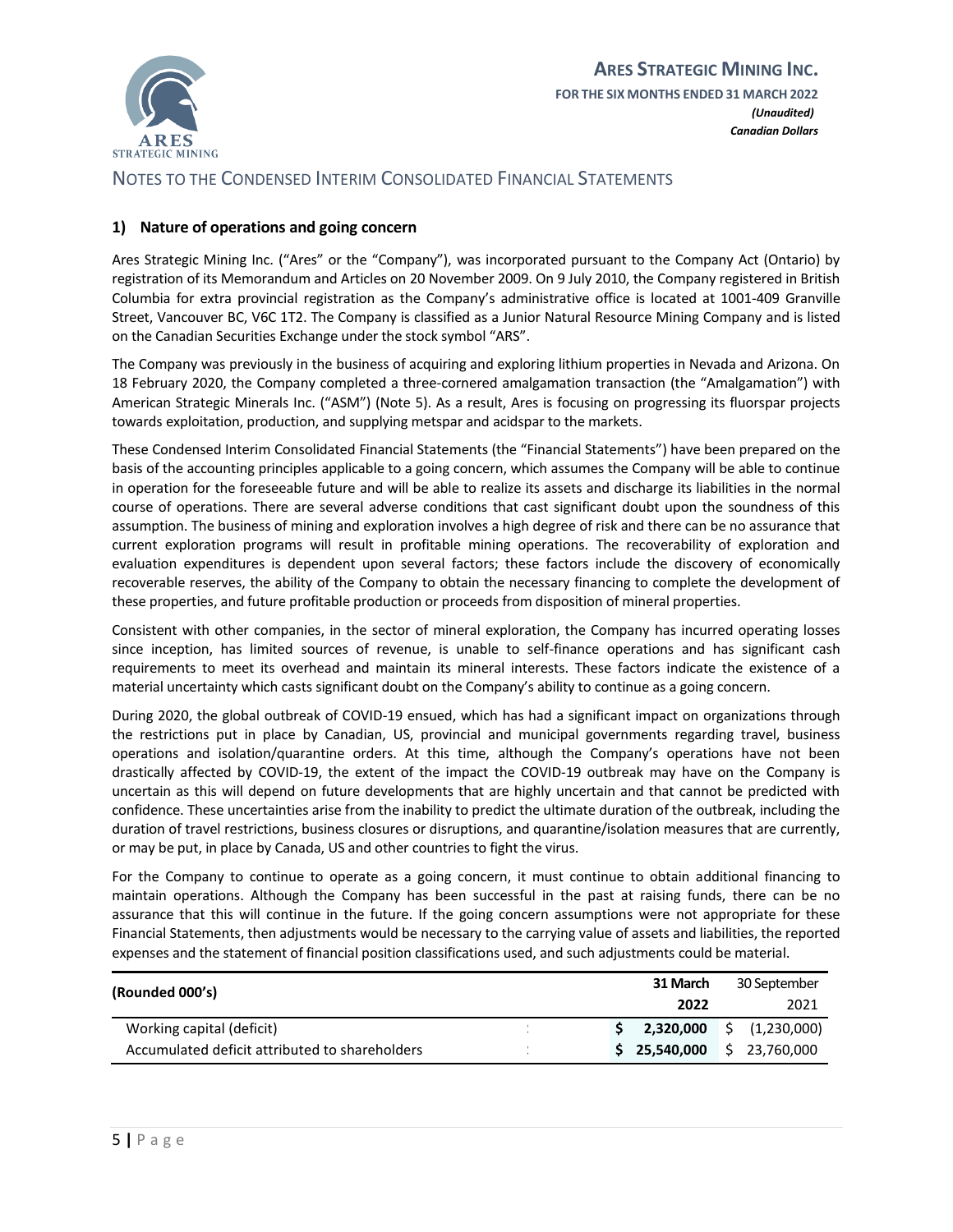

#### <span id="page-8-0"></span>**2) Basis of preparation – Statement of Compliance**

These Condensed Interim Consolidated Financial Statements, including comparatives, have been prepared in accordance with International Financial Reporting Standards ("IFRS") as issued by the International Accounting Standards Board ("IASB"). The Financial Statements have been prepared on a historical cost basis, except for financial instruments classified as financial instruments at fair value through profit and loss, which are stated at their fair value. In addition, these Financial Statements have been prepared using the accrual basis of accounting except for cash flow information.

Since the Condensed Interim Consolidated Financial Statements do not include all disclosures required by the International Financial Reporting Standards ("IFRS") for annual financial statements, they should be read in conjunction with the Company's audited annual consolidated financial statements for the year ended 30 September 2021.

The policies set out were consistently applied to all the years presented unless otherwise noted below. The preparation of the condensed interim consolidated financial statements requires the use of certain critical accounting estimates. It also requires management to exercise judgement in applying the Company's accounting policies.

The preparation of the Condensed Interim Consolidated Financial Statements requires management to make judgments, estimates and assumptions that affect the application of policies and reported amounts of assets and liabilities, profit and expenses. The estimates and associated assumptions are based on historical experience and various other factors that are believed to be reasonable under the circumstances, the results of which form the basis of making judgments about carrying values of assets and liabilities that are not readily apparent from other sources. Actual results may differ from these estimates.

#### <span id="page-8-1"></span>**3) Summary of significant accounting policies**

The accounting policies and methods of computation followed in preparing these Financial Statements are the same as those followed in preparing the most recent audited annual consolidated financial statements. For a complete summary of significant accounting policies, please refer to the Company's audited annual consolidated financial statements for the year ended 30 September 2021.

#### <span id="page-8-2"></span>**4) Critical accounting judgements and key sources of estimation uncertainty**

In the application of the Company's accounting policies, management is required to make judgments, estimates and assumptions about the carrying amount and classification of assets and liabilities that are not readily apparent from other sources. The estimates and associated assumptions are based on historical experience and other factors that are considered to be relevant. Actual results may differ from these estimates.

The estimates and underlying assumptions are reviewed on an on-going basis. Revisions to accounting estimates are recognized in the period in which the estimate is revised if the revisions affect only that period, or in the period of the revision and future periods, if the revision affects both current and future periods.

The following are the critical judgments and areas involving estimates, that management have made in the process of applying the Company's accounting policies and that have the most significant effect on the amount recognized in the Financial Statements.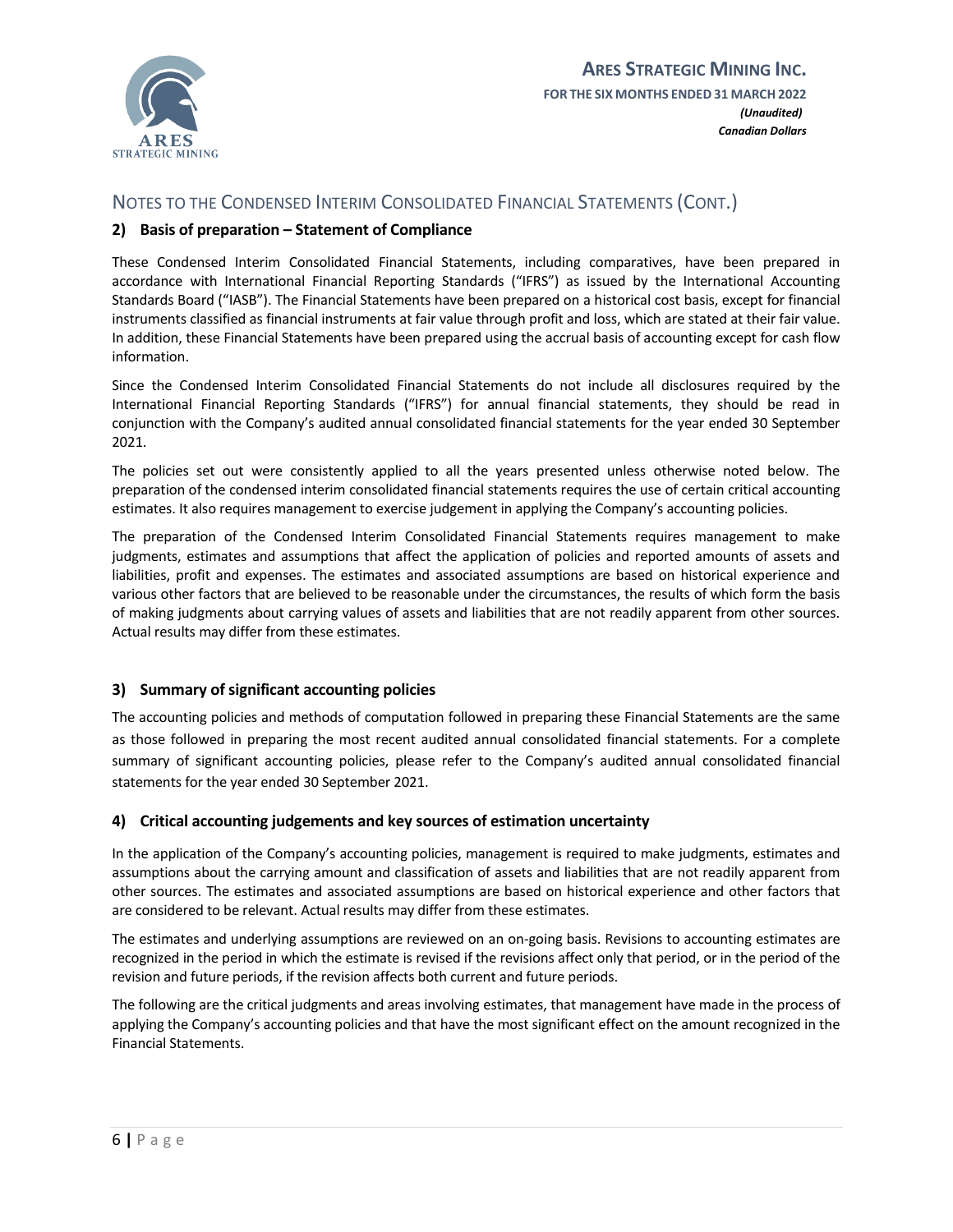

#### **a. Judgements**

#### **Income taxes**

Deferred tax assets are recognized for all deductible temporary differences, carry-forward of unused tax assets and unused tax losses, to the extent that probable that future taxable profit will be available against which the deductible temporary differences and carry-forward of unused tax assets and unused tax losses can be utilized. In addition, the valuation of tax credits receivable requires management to make judgements on the amount and timing of recovery.

#### **b. Estimates**

#### **Going concern evaluation**

As discussed on Note 1, these Condensed Interim Consolidated Financial Statements have been prepared under the assumptions applicable to a going concern. If the going concern assumption were not appropriate for these Condensed Interim Financial Statements, then adjustments would be necessary to the carrying value of assets and liabilities, the reported expenses and the statement of financial position classifications used and such adjustments could be material.

The Company reviews the going concern assessment at the end of each reporting period. There were no material changes to the assessment as at 31 March 2022.

#### **Exploration evaluation assets**

The Company makes certain estimates and assumptions regarding the recoverability of the carrying values of exploration and evaluation assets. The amounts shown for exploration and evaluation assets do not necessarily represent present or future values. The recoverability of the assets' carrying values is dependent upon the determination of economically recoverable reserves, the ability of the Company to obtain the necessary financing and permits to complete development and future profitable production or proceeds from the disposition thereof.

The Company has taken steps to verify title to exploration and evaluation assets in which it has or is in the process of earning an interest, including review of condition of title reports, vesting deeds, mining claim location notices and filings, and property tax and other public records and is not presently aware of any title defects. The procedures the Company has undertaken and may undertake in the future to verify title provide no assurance that the underlying properties are not subject to prior agreements or transfers of which the Company is unaware.

#### **Covid-19**

On 11 March 2020, the World Health Organization declared Covid-19, the disease caused by the novel coronavirus, a global pandemic, which has had a significant impact on businesses through the restrictions put in place by the Canadian, provincial and municipal governments regarding travel, business operations and isolation/quarantine orders. It is not possible for the Company to predict the duration or magnitude of the adverse results of the outbreak and its effects on the Company's business or ability to raise funds. There is the possibility that future developments from the Covid-19 pandemic could negatively impact operations which could have a material adverse impact on our cash flows and financial position as well as affect judgements, estimates and assumptions made by management. The Company continues to monitor the situation closely to plan and adjust accordingly.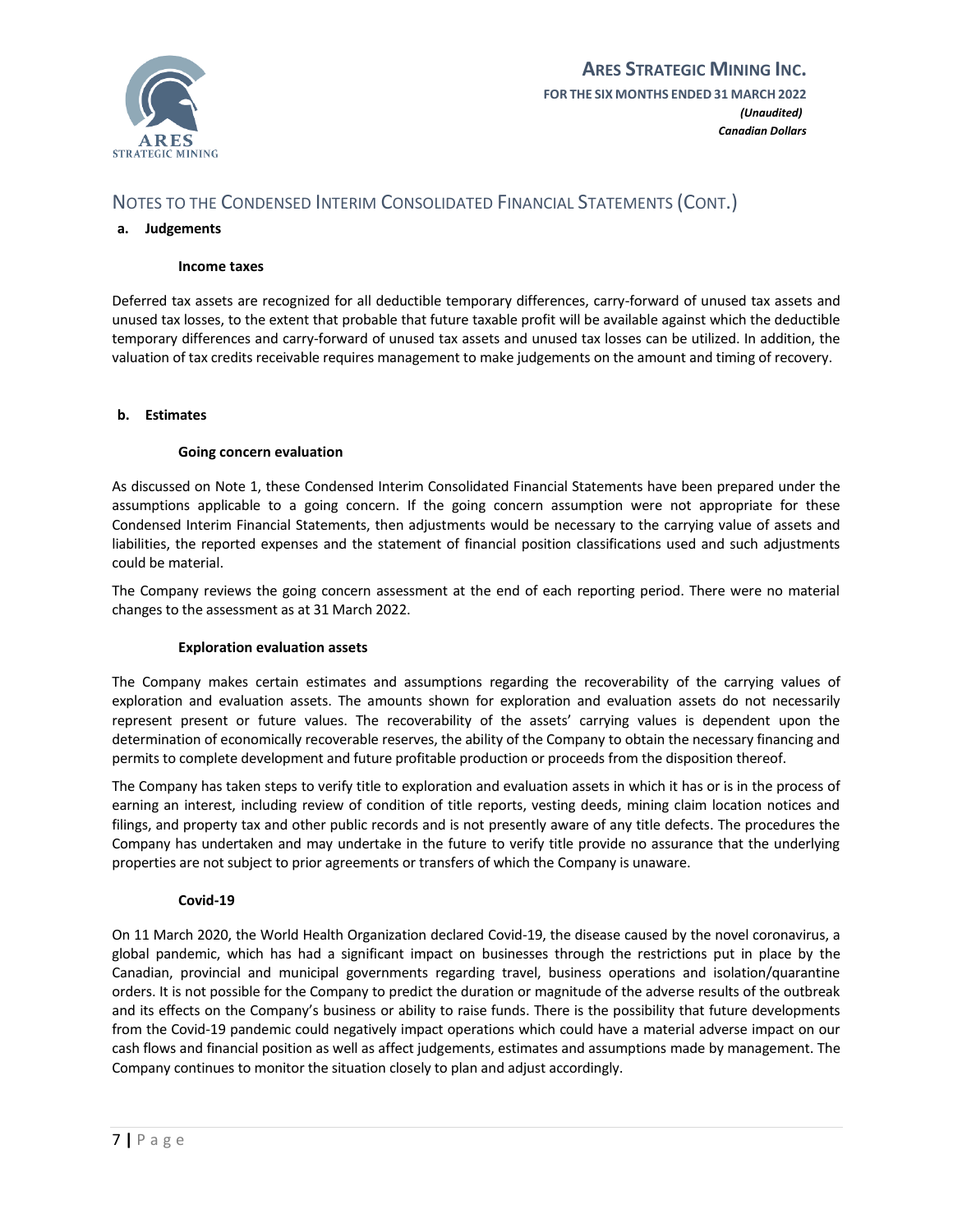

#### **Stock-based compensation**

The company uses Black-Scholes Option Pricing Model for valuation of stock options. Option pricing models require the input of subjective assumptions and estimates including expected price volatility, interest rate and forfeiture rate.

#### **Convertible debentures**

The liability, equity and other (when applicable) components of convertible debentures are presented separately on the statement of financial position, starting from initial recognition. The Company determines the carrying amount of the financial liability by discounting the stream of future payments at the prevailing market rate for a similar liability of comparable credit status and substantially providing the same cash flows. Subsequently, the liability component is then increased by accretion of the discounted amounts to reach the nominal value of the convertible debenture at maturity, which is recorded in the statement of (loss) income as finance cost.

The carrying amount of other components (when applicable), such as warrants, is obtained by deducting the nominal value of the debentures and the present value of future capital payments at the prevailing market rate for a convertible debenture without warrants. The carrying amount of the equity component is calculated by deducting the carrying amount of the financial liability and the carrying amounts of any other components (when applicable) from the amount of the convertible debenture, and is presented in Equity as an equity component of convertible debenture. The equity component is not re-measured subsequent to initial recognition, except on conversion or expiry.

The transaction costs are distributed between liability, equity and other components (when applicable) on a pro-rata basis, according to their carrying amounts.

#### <span id="page-10-0"></span>**5) Acquisition transaction ("Amalgamation")**

The Company and ASM previously entered into a definitive agreement (the "Amalgamation Agreement") on 1 April 2019. On 18 February 2020, the Company completed the acquisition of ASM, a private company that was incorporated under the laws of the province of British Columbia on 14 May 2015. A wholly owned subsidiary of ASM, 101017BC, Inc., is a company incorporated in the state of Delaware, United States of America and currently possesses several mineral claim blocks including the Lost Sheep Fluoride Mine, known as the Lost Sheep Property.

The acquisition was structured as a three-cornered amalgamation. Pursuant to the terms of the Amalgamation Agreement, the Company acquired all of the issued and outstanding shares of ASM and issued an aggregate of 14,184,560 units to the former shareholders of ASM, each unit consisting of one common share of the Company and one half of one warrant at an exercise price of \$0.16 exercisable for a period of two years. All of the options of ASM (the "ASM Options") were cancelled in exchange for the Company's Options.

The Company has determined that ASM did not meet the definition of a business under IFRS 3, Business Combinations, and as such has been accounted for as an asset acquisition. The cost of an acquisition should be based on the fair value of items received, except where the fair value of the items received is not clearly evident. In such a case, the fair value of the consideration given is used.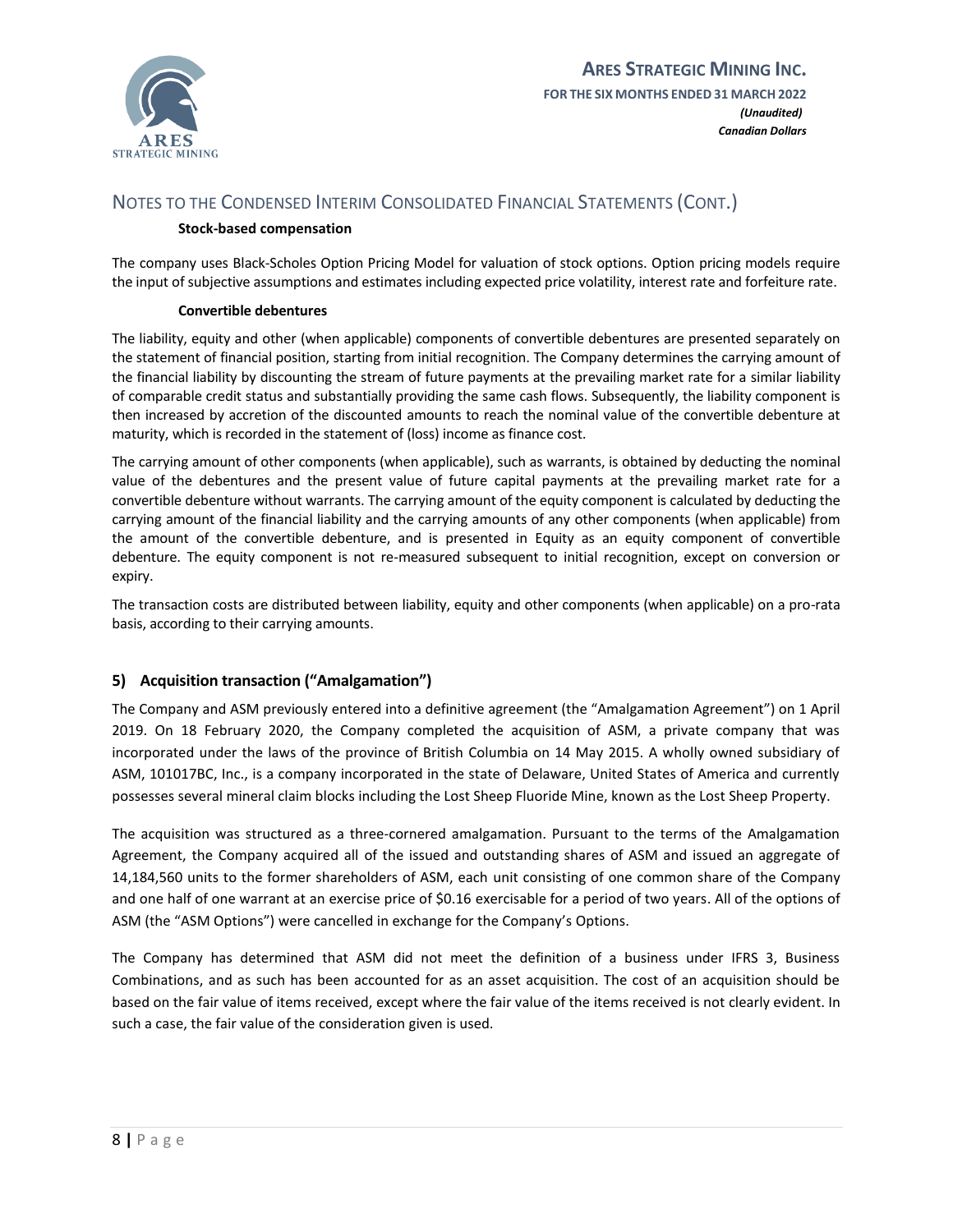

The fair value of consideration given, totaling \$1,232,924 has been allocated as follows:

| Cash                                        | \$ | 756        |
|---------------------------------------------|----|------------|
| Amounts receivable and prepaid expenses     |    | 92,220     |
| Exploration and evaluation assets (Note 11) |    | 1,459,064  |
| Accounts payable and accrued liabilities    |    | (296, 746) |
| Revolving Loan                              |    | (22, 370)  |
| Total net assets acquired                   | S  | 1,232,924  |
|                                             |    |            |
| 14,184,560 units issued                     |    | 1,134,765  |
| 600,000 stock options issued                |    |            |
| <b>Transaction costs</b>                    |    | 98,159     |
| <b>Total purchase consideration</b>         |    | 1.232.924  |

During the year ended 30 September 2021, the Company issued 600,000 shares (300,000 to each director) to the directors of ASM pursuant to an agreement between ASM and its directors where it was agreed that post any share consolidation, amalgamation, or any other event that would alter the then existing outstanding shares of ASM, each director would be issued 300,000 shares. The shares were valued at \$174,000 based on the fair market value as of the date of issuance and this was recorded to Exploration & Evaluation assets during the year ended 30 September 2021.

#### <span id="page-11-0"></span>**6) Financial instruments and risk management**

#### **a) Financial instrument classification and measurement**

Financial instruments of the Company carried on the Condensed Interim Consolidated Statement of Financial Position are carried at amortized cost. There are no significant differences between the carrying value of financial instruments and their estimated fair values as at 31 March 2022. There have been no changes in levels during the period.

The Company classifies the fair value of these transactions according to the following hierarchy:

- Level 1 quoted prices in active markets for identical financial instruments.
- Level 2 quoted prices for similar instruments in active markets; quoted prices for identical or similar instruments in markets that are not active; and model-derived valuations in which all significant inputs and significant value drivers are observable in active markets.
- Level 3 valuations derived from valuation techniques in which one or more significant inputs or significant value drivers are unobservable.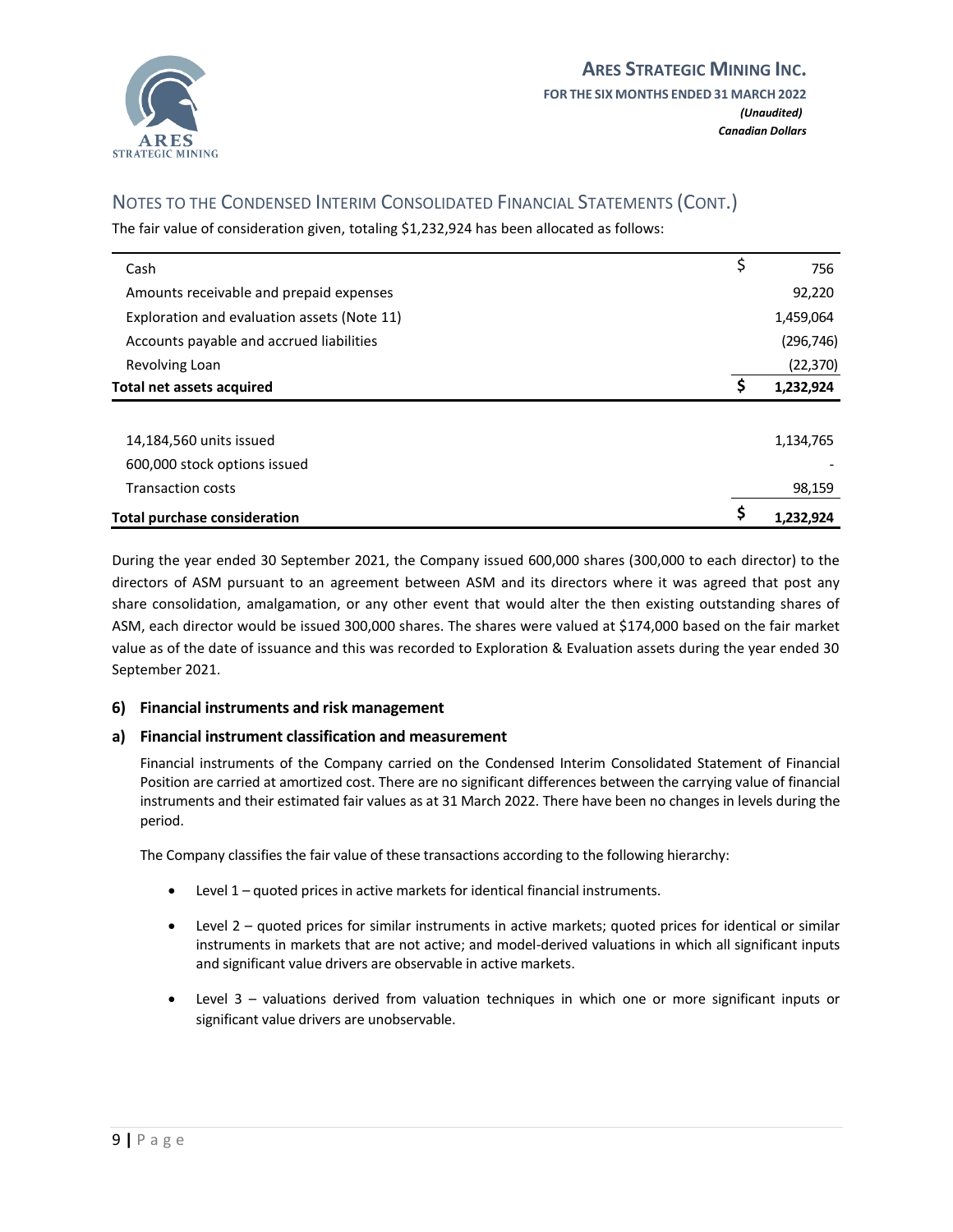

#### **b) Fair values of financial assets and liabilities**

The Company's financial instruments include cash and cash equivalents, accounts payable, short-term loans and long-term loans. As at 31 March 2022, the carrying value of cash and cash equivalents is at fair value. Accounts payable and short-term loans approximate their fair value due to their short-term nature.

#### **c) Market risk**

Market risk is the risk that changes in market prices will affect the Company's earnings or the value of its financial instruments. Market risk is comprised of commodity price risk and interest rate risk. The objective of market risk management is to manage and control exposures within acceptable limits, while maximizing returns. The Company is not exposed to significant market risk.

#### **d) Credit risk**

Credit risk is the risk that one party to a financial instrument will fail to discharge an obligation and cause the other party to incur a financial loss. The Company's primary exposure to credit risk is on its bank accounts. The Company's bank accounts are held with major banks in Canada, accordingly the Company is not exposed to significant credit risk.

#### **e) Interest rate risk**

Interest rate risk is the risk of losses that arise as a result of changes in contracted interest rates. The Company is not exposed to significant interest rate risk.

#### **f) Currency risk**

Currency risk is the risk that the fair value of future cash flows of a financial instrument will fluctuate because of changes in foreign exchange rates. The Company is not exposed to significant foreign currency risk. As at 31 March 2022, the Company held currency totalling the following:

|                    | 31 March  | 30 September |
|--------------------|-----------|--------------|
| <b>CURRENCY</b>    | 2022      | 2021         |
| Canadian (Dollars) | 1,033,848 | 834,204      |
| US (Dollars)       | 33,169    | 240,909      |

#### **g) Liquidity risk**

Liquidity risk is the risk that the Company will not be able to meet its financial obligations as they come due. The Company controls liquidity risk by ensuring that it has sufficient cash resources to pay for its financial obligations. As at 31 March 2022, the Company had a cash balance of \$1,075,295 to settle current liabilities of \$447,826 that are due within one year.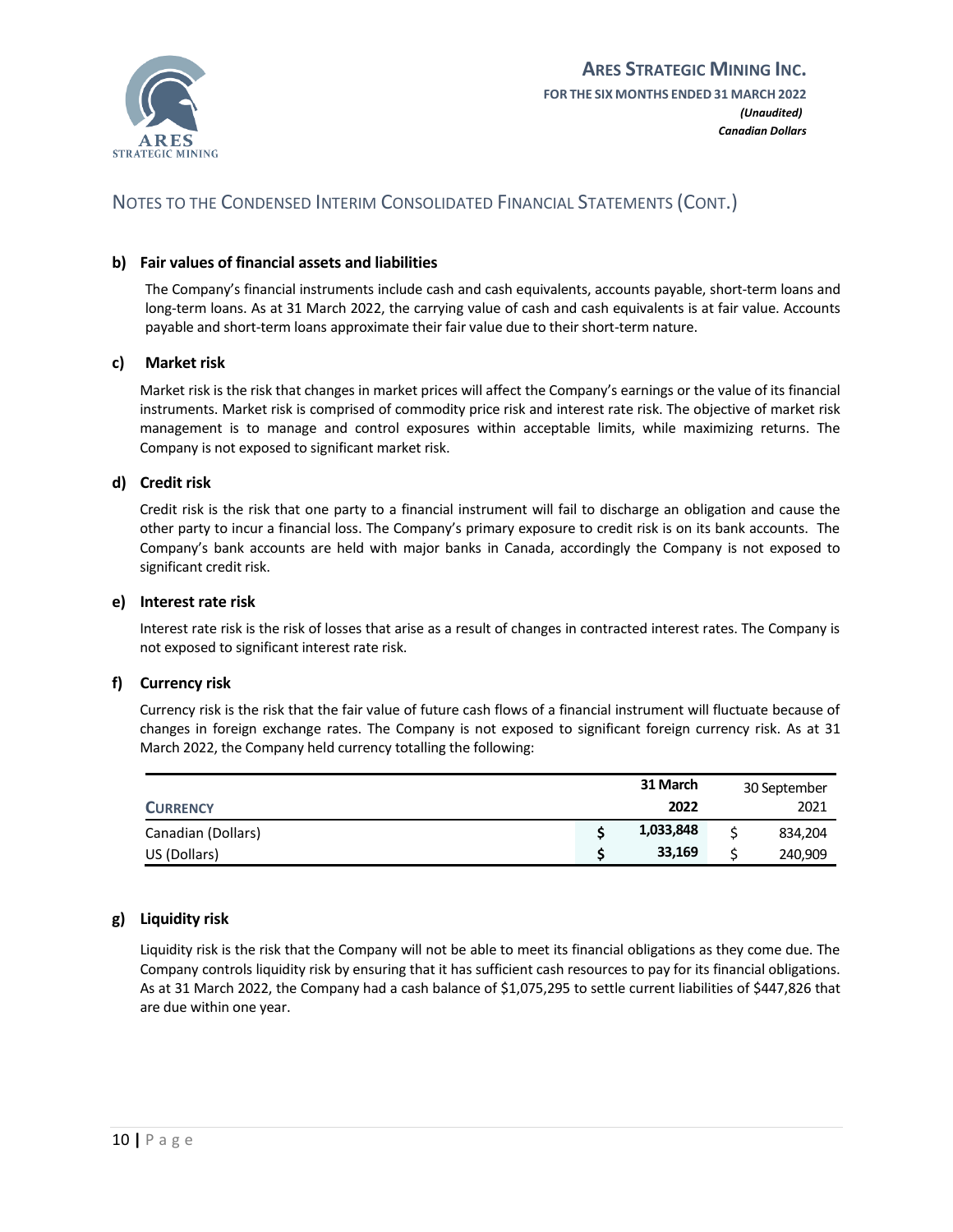

#### <span id="page-13-3"></span><span id="page-13-0"></span>**7) Amounts receivable**

Amounts receivable consists of:

|                                                       | 31 March  | 30 September |
|-------------------------------------------------------|-----------|--------------|
| <b>AMOUNTS RECEIVABLE</b>                             | 2022      | 2021         |
| Goods and services tax receivable                     | 97.517    | 43.305       |
| Receivable on sale of Jackpot Lake property (Note 11) | 1.025.000 |              |
|                                                       | 1.122.517 | 43.305       |

As at 31 March 2022, amounts receivable consists of goods and services tax receivable of \$97,517 and \$1,025,000 on account of amount receivable on sale of mineral property (Note 11(d)) and are not subject to significant collection risk.

#### <span id="page-13-1"></span>**8) Capital work in progress**

<span id="page-13-4"></span>During the year ended 30 September 2021, the Company had entered into an agreement to acquire a fluorspar lump manufacturing facility (the "Facility") pursuant to the terms and conditions of a Profit-Sharing Agreement dated 9 February 2021, as amended (the "Profit Sharing Agreement") between the Company and the Mujim Group, a non-arm's length private Shanghai company ("Mujim"). Pursuant to the terms of the Profit-Sharing Agreement, the Company had agreed to acquire the Facility by issuing an aggregate of 5,300,000 common shares in the capital of the Company (each, a "Share"), the fair value of which was determined based on the date when they were issued, i.e. \$0.67, and the transfer was treated as a capital advance to Mujim until the Facility would be ready for use.

Upon completion of the facility, the Company has agreed to incur costs pertaining to the installation of the Facility, including compensating contractors from Mujim to assist with installation and to begin operating the Facility. Furthermore, once the Facility is operational within parameters and specifications defined in the Profit Sharing Agreement, the company will pay Mujim, US\$20 per ton for ongoing technical support, and has also agreed to pay Mujim, US\$10 per ton as agency fee for any sales in Asia.

The final purchase price may vary depending on certain target production output metrics defined in the Profit Sharing agreement.

Subsequent to September 30, 2021, the Company received the lumps manufacturing plant (after incurring additional \$572,139 on the shipment of the steal), however, since the infrastructure to operate the plant is not yet ready, the plant has not been installed and hence has been re-classified under Capital Work in Progress as at 31 March 2022.

#### <span id="page-13-2"></span>**9) Deposits**

Deposits consist of:

|                 | 31 March | 30 September |
|-----------------|----------|--------------|
| <b>DEPOSITS</b> | 2022     | 2021         |
| Office lease    | 2,912    | 2,912        |
| Surety deposits | 94.248   | 94,717       |
|                 | 97,160   | 97,629       |

As at 31 March 2022, the balance in deposits of \$2,912 (2021 - \$2,912) represents a deposit for office lease and reclamation surety and bond in the amount of \$94,248 (2021 - \$75,794) paid to the State of Utah for a five-year escalation at Lost Sheep and Bell Hill.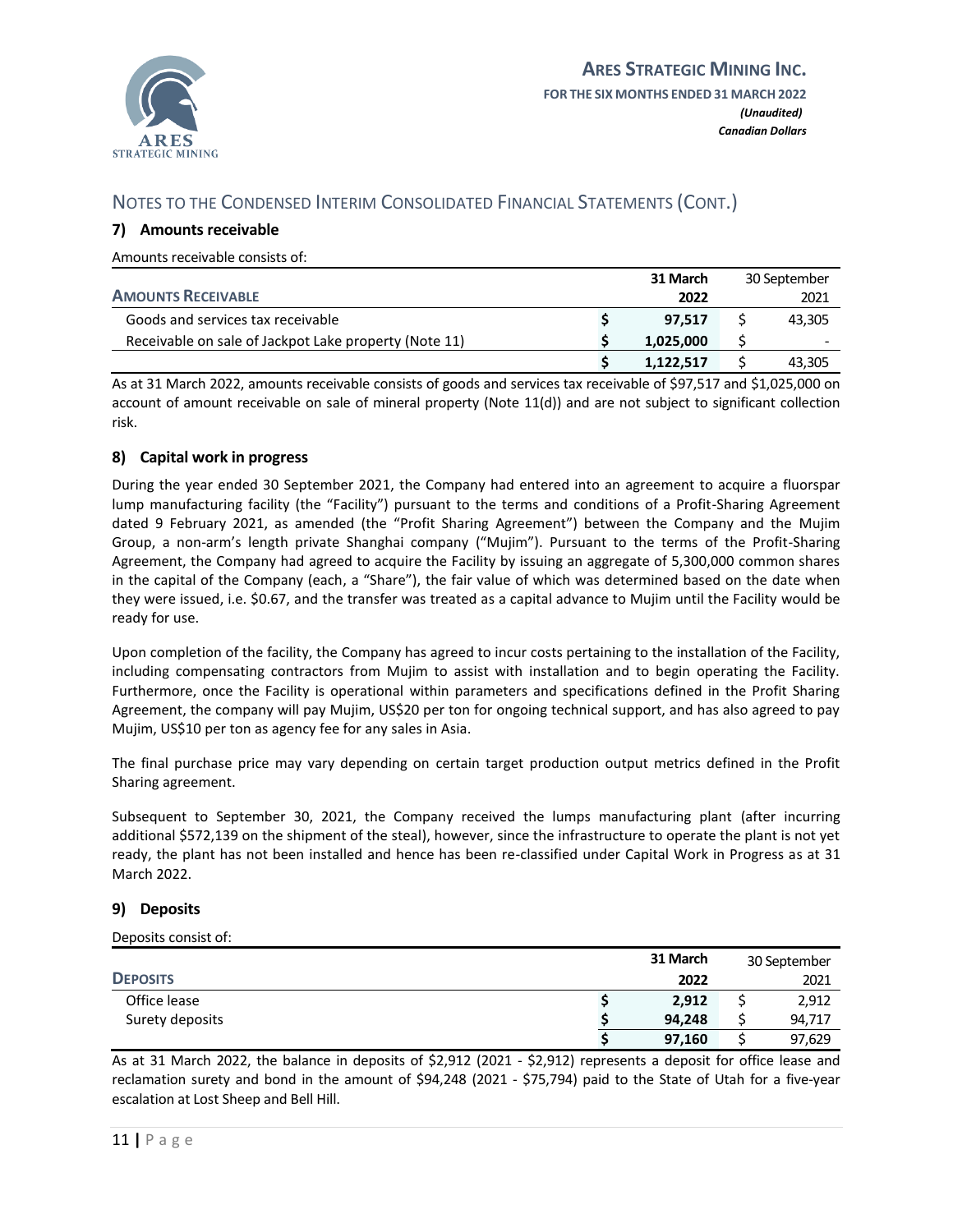

#### <span id="page-14-0"></span>**10) Property and equipment**

| <b>PROPERTY AND EQUIPMENT</b>   | <b>Equipment</b>   | Auto                     |                    | Land                     |    | <b>Total</b> |
|---------------------------------|--------------------|--------------------------|--------------------|--------------------------|----|--------------|
| <b>COST</b>                     |                    |                          |                    |                          |    |              |
| Balance as at 1 October 2020    | \$<br>126,736      | $\blacksquare$           | Ŝ.                 | 75,000                   | Ŝ. | 201,736      |
| Addition                        | \$<br>$10,605$ \$  | 66,571                   |                    | $\blacksquare$           | \$ | 77,176       |
| Foreign Exchange                |                    | (23)                     |                    | $\overline{\phantom{a}}$ | \$ | (23)         |
| Balance as at 30 September 2021 | \$<br>137,341 \$   | 66,548                   | \$                 | 75,000                   | Ś. | 278,889      |
| Addition                        | \$<br>23,085       |                          |                    | $\sim$                   | \$ | 23,085       |
| Foreign Exchange                |                    | (306)                    |                    |                          |    | (306)        |
| Balance as at 31 March 2022     | \$<br>160,426 \$   | 66,242                   | Ŝ.                 | 75,000                   | Ś. | 301,668      |
| <b>DEPRECIATION</b>             |                    |                          |                    |                          |    |              |
| Balance as at 1 October 2020    | \$<br>11,617       |                          |                    | $\sim$                   | \$ | 11,617       |
| Depreciation for the year       | $26,590$ \$        | 2,750                    |                    |                          | \$ | 29,340       |
| Balance as at 30 September 2021 | \$<br>38,207 \$    | 2,750                    | Ŝ.                 | $\equiv$                 | \$ | 40,957       |
| Depreciation for the period     | \$<br>15,366 \$    | 3,303                    |                    | $\sim$                   | \$ | 18,669       |
| Balance as at 31 March 2022     | \$<br>$53,573$ \$  | 6,053                    |                    | $\sim$                   | \$ | 59,626       |
| <b>CARRYING AMOUNTS</b>         |                    |                          |                    |                          |    |              |
| Balance as at 1 October 2020    | \$<br>$115,119$ \$ | $\overline{\phantom{a}}$ | $\ddot{\varsigma}$ | 75,000                   | Ŝ. | 190,119      |
| Balance as at 30 September 2021 | \$<br>99,134 \$    | 63,798                   | S                  | 75,000                   | S. | 237,932      |
| Balance as at 31 March 2022     | \$<br>106,853 \$   | 60,189                   | \$.                | 75,000                   | S  | 242,042      |

Property and equipment are stated at cost less accumulated depreciation and accumulated impairment losses.

Depreciation is charged to recognize the cost of the asset on the condensed interim consolidated statements of comprehensive loss using the straight-line method over the estimated useful life of the asset.

During the period ended 31 March 2022, the Company acquired an excavator, laptop, desktop and workstation; depreciation commenced upon the use of this equipment.

 During the year ended 30 September 2021, the Company purchased a new truck, which was financed through the loan in the amount of \$60,000, and collateral in the form of non-redeemable investment in the amount of \$90,000 in restricted cash.

During the year ended 30 September 2020, the Company acquired and modified field equipment; depreciation commenced upon the use of this equipment.

Land comprises five Canadian properties located in Ontario, Canada (Note 11(f)). The Company earns revenues from sale of quarry rock located on this property. These revenues are offset against maintenance payments made on the property, and are included within the resource property expense on the condensed interim consolidated statement of loss and comprehensive loss.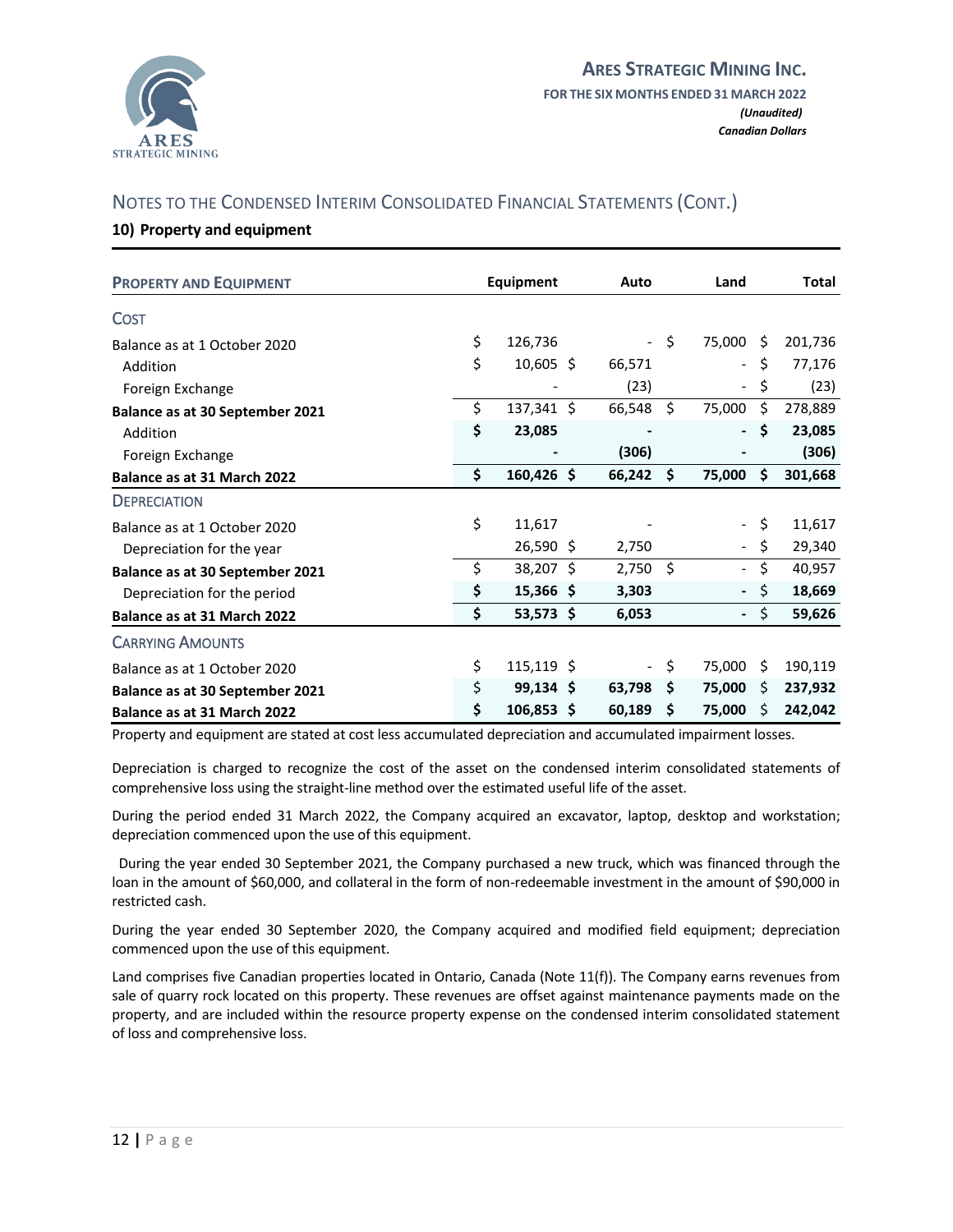

# <span id="page-15-0"></span>**11) Exploration and evaluation assets**

The following table summarizes exploration and evaluation assets:

#### **EXPLORATION AND EVALUATION**

| <b>ASSETS</b>                       | Spor<br><b>Mountain</b> |    | Liard<br>Fluorspar |    | Vanadium<br>Ridge        | Jackpot<br>Lake              | Ontario<br><b>Properties</b> | <b>Total</b> |
|-------------------------------------|-------------------------|----|--------------------|----|--------------------------|------------------------------|------------------------------|--------------|
|                                     |                         |    |                    |    |                          |                              |                              |              |
| Balance as at 1 October 2020        | \$<br>2,486,896         | Ś. | 432,332            | Ś. | 312,000                  | \$<br>1,212,782              | \$<br>\$                     | 4,444,014    |
| Geological consulting               | 1,482,286               |    | 38,200             |    | 7,250                    |                              |                              | 1,527,736    |
| Acquisition                         | 1,432,137               |    | 7,234              |    | ٠                        |                              |                              | 1,439,371    |
| Administration and camp             | 342,582                 |    | 6,310              |    | ٠                        | 2,272                        |                              | 351,164      |
| <b>Drilling</b>                     | 165,250                 |    |                    |    |                          |                              |                              | 165,250      |
| Staking and claiming                | 133,838                 |    |                    |    | 8,330                    | 111,321                      |                              | 253,489      |
| Adjustments on currency translation | (79,849)                |    |                    |    |                          |                              |                              | (79, 849)    |
|                                     |                         |    |                    |    |                          |                              |                              |              |
| Balance as at 30 September 2021     | 5,963,140               |    | 484,076            |    | 327,580                  | 1,326,375                    | 4                            | 8,101,175    |
| Geological consulting               | 357,265                 |    | 33,150             |    |                          | $\qquad \qquad \blacksquare$ | $\overline{a}$               | 390,415      |
| Acquisition                         | 41,651                  |    |                    |    | 1,065,000                |                              |                              | 1,106,651    |
| Administration and camp             | 148,296                 |    |                    |    | 56                       | $\overline{\phantom{0}}$     | $\blacksquare$               | 148,352      |
| Staking and claiming                | 89,681                  |    |                    |    | 26,280                   |                              |                              | 115,961      |
| Disposal                            |                         |    |                    |    | $\overline{\phantom{0}}$ | (1,326,375)                  |                              | (1,326,375)  |
| Adjustments on currency translation | (149, 740)              |    |                    |    | $\overline{\phantom{0}}$ |                              |                              | (149, 740)   |
| Balance as at 31 March 2022         | \$<br>6,446,073         | \$ | 517,226            | S  | 1,418,916                | \$<br>-                      | \$<br>4<br>\$,               | 8,386,439    |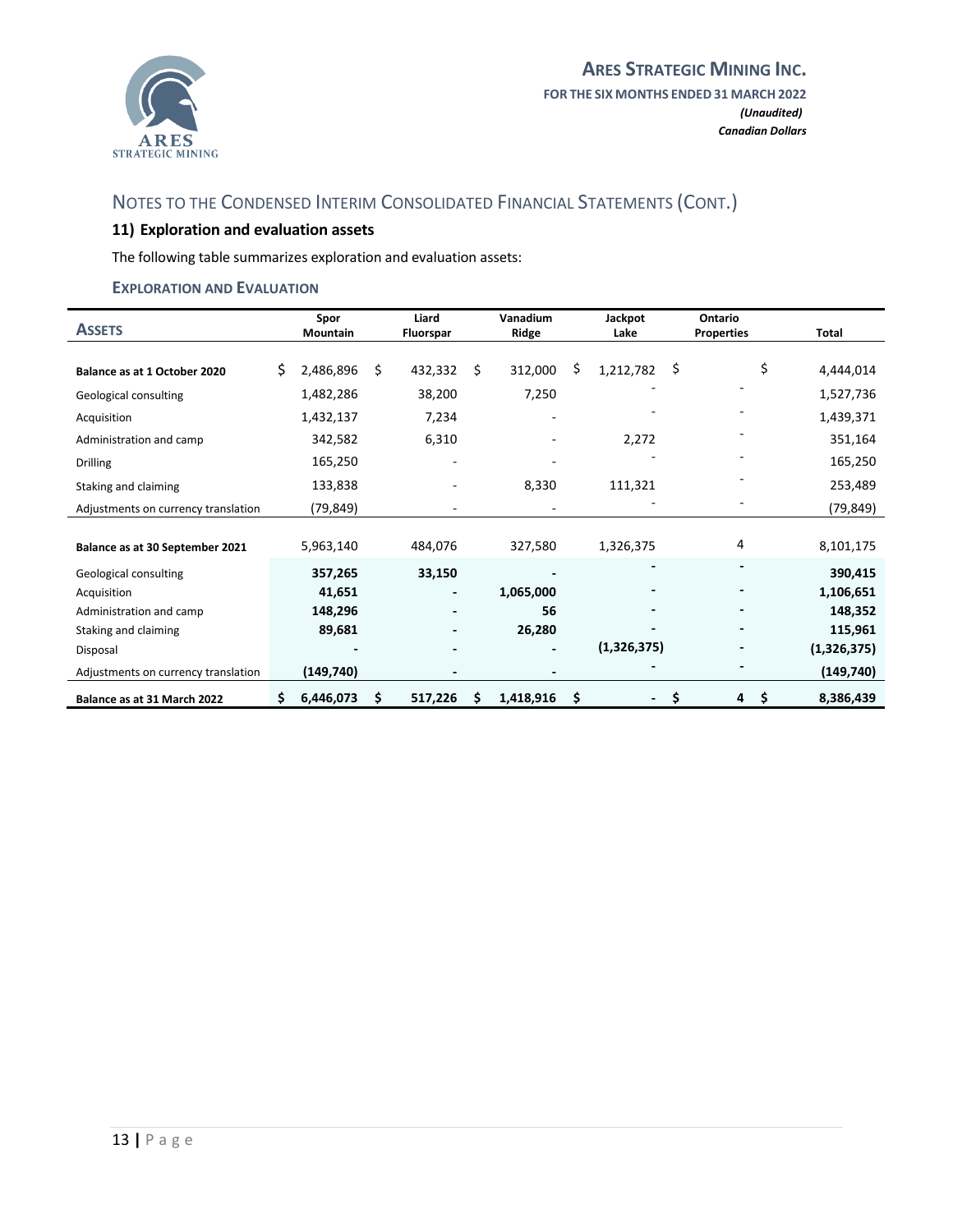

# **NOTES TO THE CONSOLIDATED FINANCIAL STATEMENTS (CONT.)**

#### **a) Spor Mountain (also known as Lost Sheep)**

The Company holds a 100% interest in and rights to certain U.S. federal mining claims located at the northeast end of the Spor Mountain Mining District, in section 21, T.12S. 12W, and T.13S. 12W, SLBM of Juab County, western Utah, USA (the "Spor Mountain"). The Spor Mountain property consists of several mineral claim blocks including the Lost Sheep Fluoride Mine, and other unpatented claims. The Company acquired its initial interest through the Amalgamation (Note 5) on 18 February 2020. During the year ended 30 September 2021, the Company acquired additional claims in the region through staking.

As part of the Amalgamation, the Company assumed an underlying property purchase agreement (the "Purchase Agreement") for certain unpatented claims comprising the Spor Mountain property, pursuant to which the Company would be required to make a payment of US\$1,000,000 within 18 months from the commencement of production. During the year ended 30 September 2021, the amount of USD \$1,000,000 was transferred to the underlying vendor, pursuant to which, the Company is deemed to have fulfilled its obligations under the Purchase Agreement, and the title to the unpatented claims are in the process of being transferred to the Company.

#### **b) Liard Fluorspar**

On 13 April 2020, the Company entered into an agreement to acquire 100% interest in 14 claims in the Liard Fluorspar property, located in British Columbia, from private owners of the property. The consideration is as follows:

|                         | <b>Number of Shares</b> | <b>Fair Value of Shares</b> | Cash                     |
|-------------------------|-------------------------|-----------------------------|--------------------------|
| <b>Payment Due Date</b> |                         |                             |                          |
| 13 April 2020           | -                       | $\overline{\phantom{a}}$    | 31,000                   |
| 30 April 2020           | 5,000,000               | 400,000                     | $\overline{\phantom{a}}$ |
| Total                   | 5,000,000               | 400,000                     | 31,000                   |

The sellers will retain a 2% of the Net Smelter Returns (NSR) Royalty payment of commercial production for the first 6 months of production, after which Ares will recover full revenues. The Company paid the cash consideration of \$31,000 and issued 5,000,000 shares during the year ended 30 September 2020.

#### **c) Vanadium Ridge**

During the period ended 31 March 2022, the Company signed an agreement with Imbue Capital Inc. for the purchase of a 50% interest in Vanadium Ridge Property. The Company will purchase from Imbue, a 30% beneficial and legal interest in and to the Vanadium Ridge Property, free and clear of all liens, security interests, mortgages, charges, encumbrances or other claims of any third party, whether registered or unregistered and whether arising by agreement, statute or otherwise, such that following the transaction, the Company shall own a combined 50% beneficial and legal interest in and to the Vanadium Ridge Property. As part of the transaction, the Company issued to Imbue an aggregate of 3,000,000 common shares on 19 November 2021. Imbue has agreed to contribute, in cash or equipment, an aggregate of \$1,500,000 to the Vanadium Ridge Property, of which a minimum of \$1,000,000 must be made in cash. The Company and Imbue agree that should the exploration of the Vanadium Ridge Property require any additional funding following the initial Imbue Cash Contribution, any such financial contribution shall be made equally by the parties.

During the year ended 30 September 2018, the Company entered into an agreement to acquire 100% interest in the Vanadium Ridge property. The Vanadium Ridge property consists of 20 mining claims, covering over 5,200 acres, situated in close proximity to Kamloops, British Columbia. As consideration, the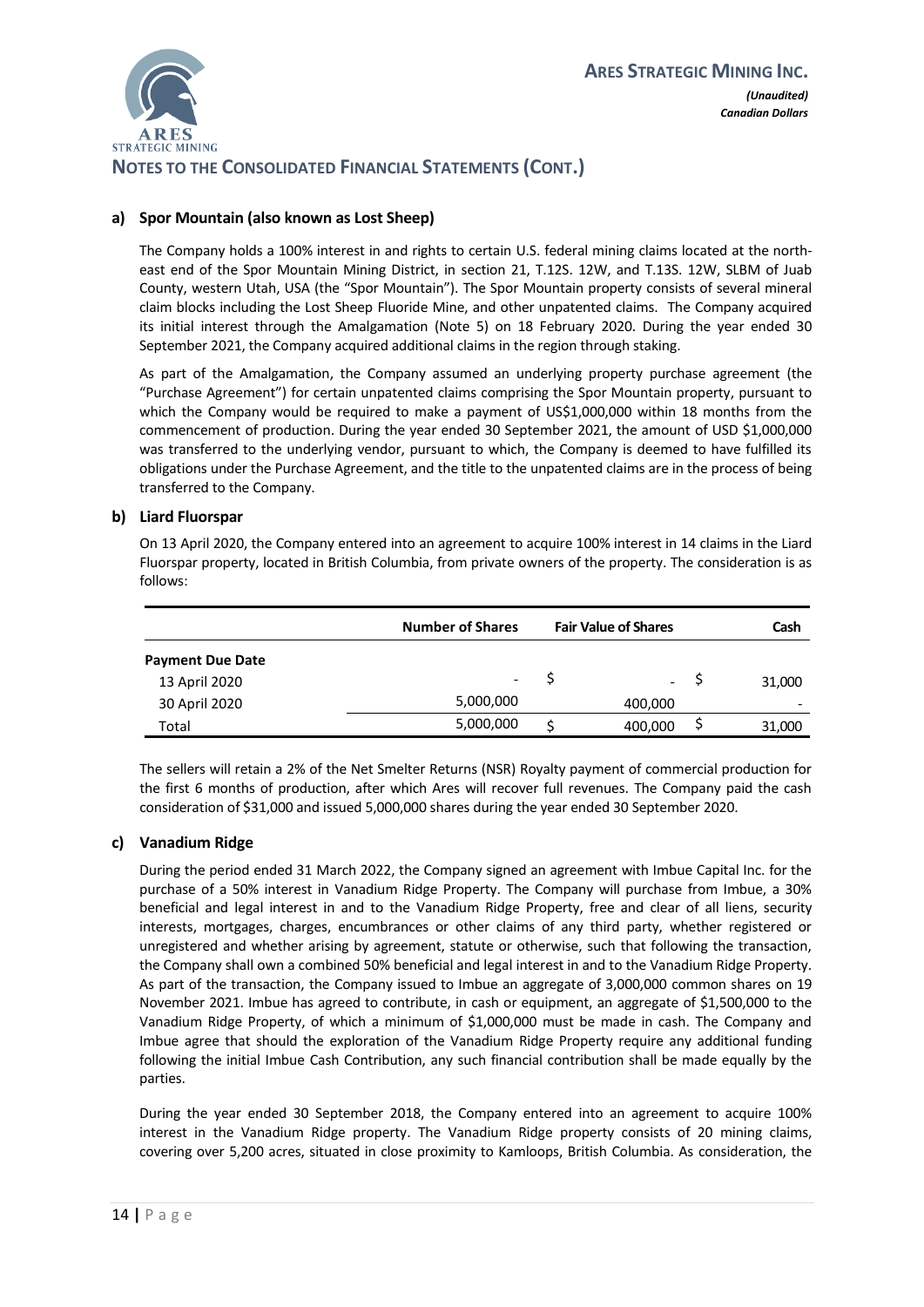

Company issued 2,500,000 common shares of the Company and paid \$135,000 in cash. The vendor retains a 1% Net Smelter Returns Royalty.

On 2 July 2018, the Company signed an agreement with Argentum to sell 80% interest in the Vanadium Ridge property to Argentum. In exchange, Argentum paid the Company \$150,000 cash and issued 1,250,000 Argentum common shares, which were subsequently sold. As a result, the Company retains a 20% interest in the Vanadium Ridge property.

#### <span id="page-17-0"></span>**d) Jackpot Lake property**

During the year ended 30 September 2016, the Company acquired 140 mineral claims comprising of 2,800 acres in Clark County, Nevada. The contiguous Jackpot Lake claim group is located 39 miles NE of Las Vegas. In consideration, the Company issued common shares and made cash payments as follows:

|                         | <b>Number of Shares</b> | <b>Fair Value of Shares</b> |         | Cash                     |
|-------------------------|-------------------------|-----------------------------|---------|--------------------------|
| <b>Payment Due Date</b> |                         |                             |         |                          |
| 26 July 2016            |                         | \$                          |         | \$<br>70,000             |
| 12 August 2016          | 1,100,000               |                             | 330,000 |                          |
| 22 January 2017         |                         |                             |         | 50,000                   |
| 26 July 2017            | 100,000                 |                             | 5,500   |                          |
| 22 January 2018         | 100,000                 |                             | 5,500   |                          |
| 26 July 2018            | 304,878                 |                             | 48,476  |                          |
| 22 January 2019         | 759,259                 |                             | 102,500 | $\overline{\phantom{a}}$ |
| 11 July 2019(i)         | 1,312,320               |                             | 104,986 |                          |
| <b>Total</b>            | 3,676,457               | \$                          | 596,962 | \$<br>120,000            |

i. an unsecured demand promissory note settled with shares on 1 February 2020

The seller shall retain a 1% GOR, subject to a buyback provision whereby the Company may acquire, at any time, one-half of the GOR (0.5%) for \$1,000,000.

The Company has to file all forms and pay all fees to keep the claims in good standing, including County Fees and Bureau of Land Management ("BLM") Maintenance Fees. Additionally, the Company was required to incur a minimum of \$1,000,000 in exploration expenditures on these claims within three years of signing the agreement.

Under the terms of the original agreement, the Company was to make a final payment of \$205,000 by 26 July 2019. The vendor agreed to immediately transfer the 100% interest in the Jackpot Lake property for the issuance of 759,259 common shares of the Company at the 10 January 2019 closing price of \$0.135 for a total value of \$102,500 and an unsecured demand promissory note in the amount of \$102,500, bearing interest at 3% per annum. Effective 11 January 2019, the Company acquired 100% of the Jackpot Lake property.

Pursuant to an agreement dated 1 February 2020, the promissory note of \$102,500 and associated interest of \$2,486 totalling \$104,986 was settled through the issuance of 1,312,320 units of the Company. Each unit consisted of one common share and one-half of one common share purchase warrant. Each warrant is exercisable by the holder thereof into one common share of the company at a price of \$0.15 for a period of 24 months.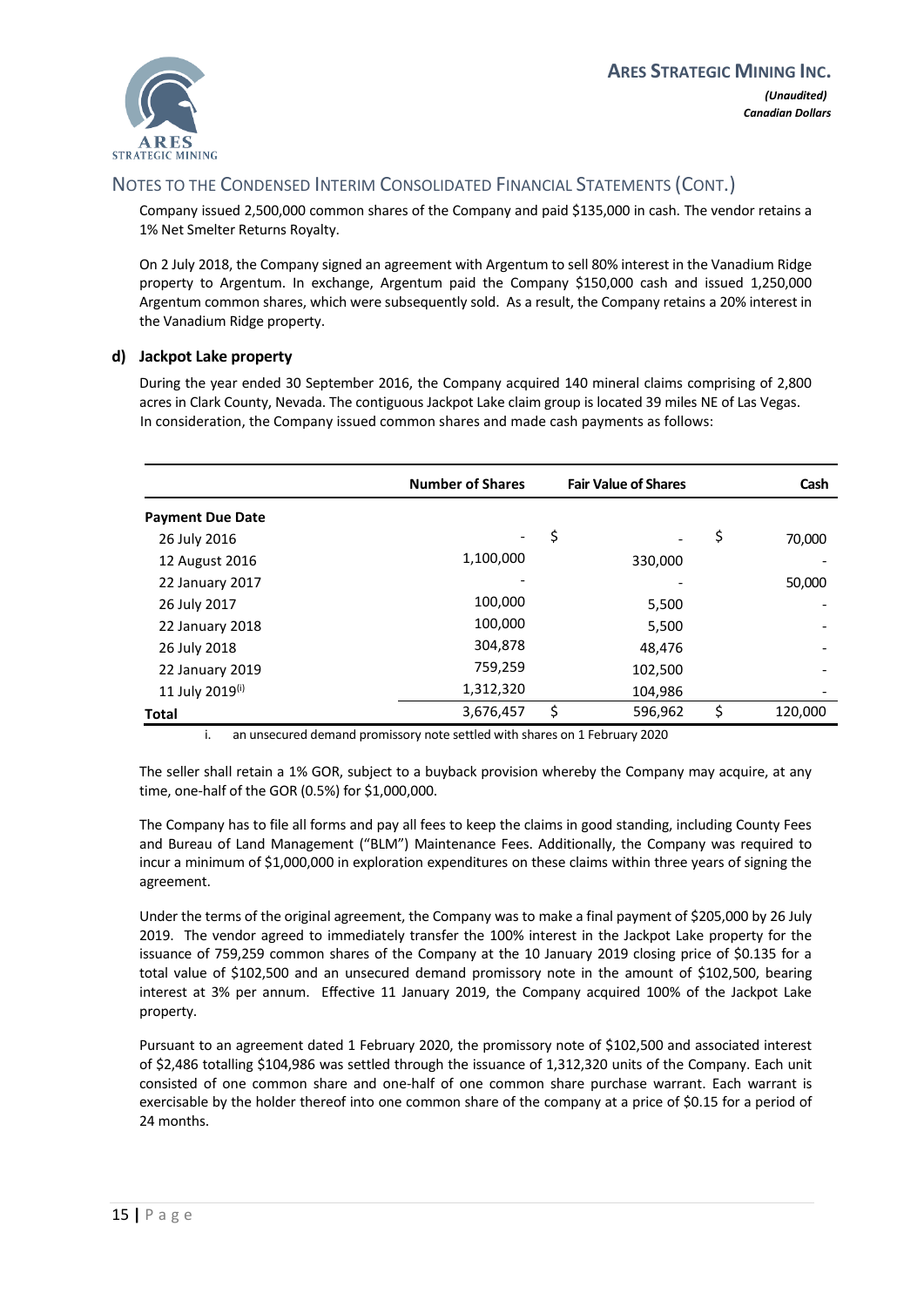

On 17 March 2022, Ares entered into a mineral property option agreement with USHA Resources Ltd. of Vancouver, British Columbia, whereby the exclusive option has been granted to acquire a 100% interest in 140 mineral claims located at Jackpot Lake, Clark County, Nevada.

Under the terms of the Transaction, USHA will be able to acquire a 100% interest in the Property in exchange for the following consideration:

• \$75,000 payable within five days from receiving approval from the TSX Venture Exchange.

• \$500,000 payable in common shares of the Company within five days from the date of Exchange approval, to be issued at a deemed value at the greater of the 10-day VWAP or Discounted Market Price;

• \$225,000 payable through a combination of cash or Shares of the Company (at the discretion of the Company), up to a maximum of 1,500,000 Shares, on the six-month anniversary date, to be issued at a deemed value at the greater of the 10-day VWAP or Discounted Market Price; and

• \$225,000 payable through a combination of cash or Shares of the Company (at the discretion of the Company), up to a maximum of 1,500,000 Shares, on the twelve-month anniversary date, to be issued at a deemed value at the greater of the 10-day VWAP or Discounted Market Price.

Additionally, the Company will be required to complete no less than \$1,000,000 worth of Expenditures on the Claims within two years unless the Option has been exercised in full. The Vendor will return a 1% Gross Overriding Royalty (the "GORR"), subject to a buyback provision by the Company, whereby the Company may acquire, at any time, one-half of the GORR for \$1,000,000. The Option Agreement and the transactions contemplated therein, including the issuance of the Shares, is subject to the approval of the Exchange. All securities issued in connection with the Transaction will be subject to a four-month-and-one-day statutory hold period.

#### **e) Ontario properties**

<span id="page-18-0"></span>The Company holds a 100% interest in five properties located in Ontario, Canada. During the year ended 30 September 2016, management determined that the strategic shift towards lithium properties constituted an impairment indicator for the Ontario properties. This resulted in an impairment of the acquisition and exploration expenditures related to the Ontario properties, reducing the value to a nominal value to reflect the rights to the mineral claims associated with the properties.

#### <span id="page-18-1"></span>**12) Short-term loans**

The following is a summary of the Company's short-term loans as at 31 March 2022 and 30 September 2021:

|                                        |      |    | Outstanding |
|----------------------------------------|------|----|-------------|
| <b>SHORT-TERM LOANS</b>                | Year |    | Principal   |
| Canada Emergency Business Account Ioan | 2022 | \$ | 60,000      |
|                                        | 2021 | \$ | 60,000      |
| Loan from Clearwater Group Inc.        | 2022 | \$ |             |
|                                        | 2021 | Ś  | 1,274,100   |
| Operational loans from related parties | 2022 |    |             |
|                                        | 2021 | Ś  | 862,500     |
| Total as at 31 March 2022              | 2022 | S  | 60,000      |
| Total as at 30 September 2021          | 2021 |    | 2,196,600   |

During the year ended 30 September 2021, Clearwater paid US\$1,000,000 on behalf of the Company in connection with the Purchase Agreement for certain unpatented mining claims related to the Company's Spor Mountain property (Note 11(a)). The amount is unsecured, non-interest bearing, and had no fixed terms of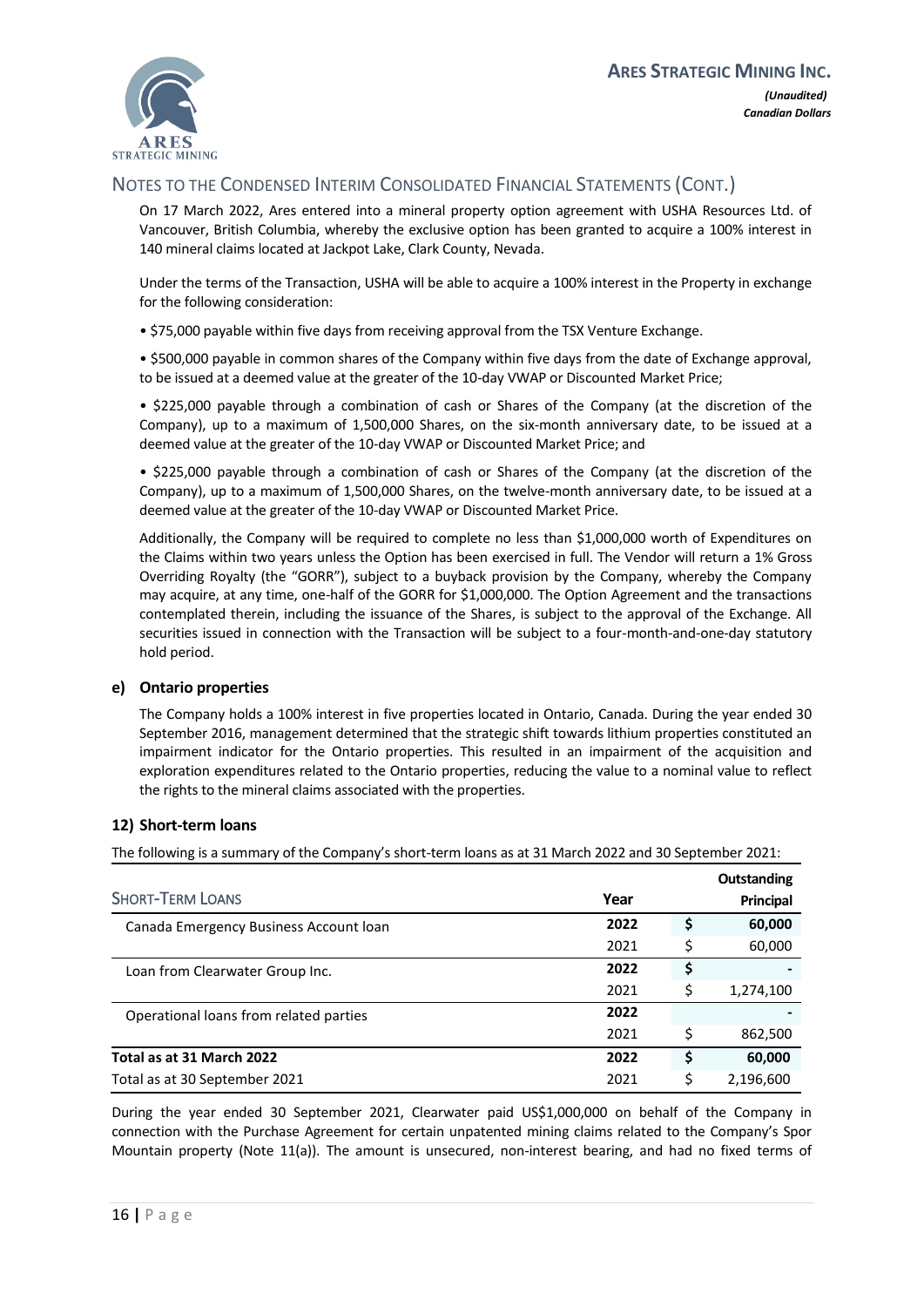

repayment and as of 31 December 2021, \$1,262,230 (or US\$1,000,000) remains unpaid. Subsequent to 31 December 2021, the Company and Clearwater entered into a convertible debenture agreement (Note 18).

During the six month period ended 31 March 2022, the Company settled outstanding loans of \$862,500 with related parties. Prior to that, during the year ended 30 September 2021, the Company received advances of \$600,000 from unrelated parties in connection with a proposed share issuance. The Company did not proceed with the share issuances and the advances received were subsequently assumed by the Company's related parties who transferred issued and outstanding common shares of the Company owned by them to the unrelated parties. The same related parties of the Company have settled the Company's outstanding liabilities to these unrelated parties in the amount of \$262,500 for services rendered. Under the Debt Settlement, the Company issued an aggregate of 3,305,554 common shares in the capital of the Company at a deemed price of \$0.27 per share, the share price prevailing at the time when related parties have assumed the debt on behalf of Ares. This transaction resulted in the loss on the settlement of short-term loan in the amount of \$294,444 due to the change in the market price per share.

During the year ended 30 September 2021, the Company received a Canada Emergency Business Account loan of \$60,000 from the Government of Canada. The amount is non-interest bearing and is still outstanding as at 31 March 2022. The Company will receive a \$20,000 loan forgiveness upon repayment, provided it is repaid in full on or before 31 December 2022.

<span id="page-19-0"></span>The Company settled an aggregate of \$15,751 of debt through the issuance of 46,238 common shares to certain creditors and settled \$670,000 in convertible debt described above through the issuance of 1,675,000 common shares and 837,500 warrants.

## <span id="page-19-1"></span>**13) Convertible debenture**

On 7 January 2022, the Company announced that it has arranged for the payment, in full of a royalty retained by the sellers of the Company's Lost Sheep property located in the Spor Mountain area, Juab County, Utah. The Company entered into an unsecured convertible agreement with Clearwater to settle the outstanding liability of US\$1,000,000 which was advanced by Clearwater in connection with the Purchase Agreement. The outstanding liability will be settled in exchange for an unsecured convertible debenture in the amount of \$1,250,000 (CAD). The Debenture bears interest at a rate of 5% per annum, accruing interest from 15 May 2021, and is convertible into units at a price per Unit equal to the closing price of the common shares of the Company on the day prior to the date of conversion. Each Unit is comprised of one Share and one-half of one Share purchase warrant, with each whole Warrant entitling the holder thereof to purchase one additional Share at an exercise at a premium to the market price per Share as follows: 25% premium on a Share price up to \$0.50; 20% premium on a Share price between \$0.51 and \$2.00; and 15% premium on a Share price above \$2.01. Each Warrant entitles the holder, on exercise, to purchase one Share for a period of two years following the signing date of the Debenture agreement. Any securities issuable upon their due conversion are subject to a statutory hold period expiring on the date that is four months and one day after the date of issue.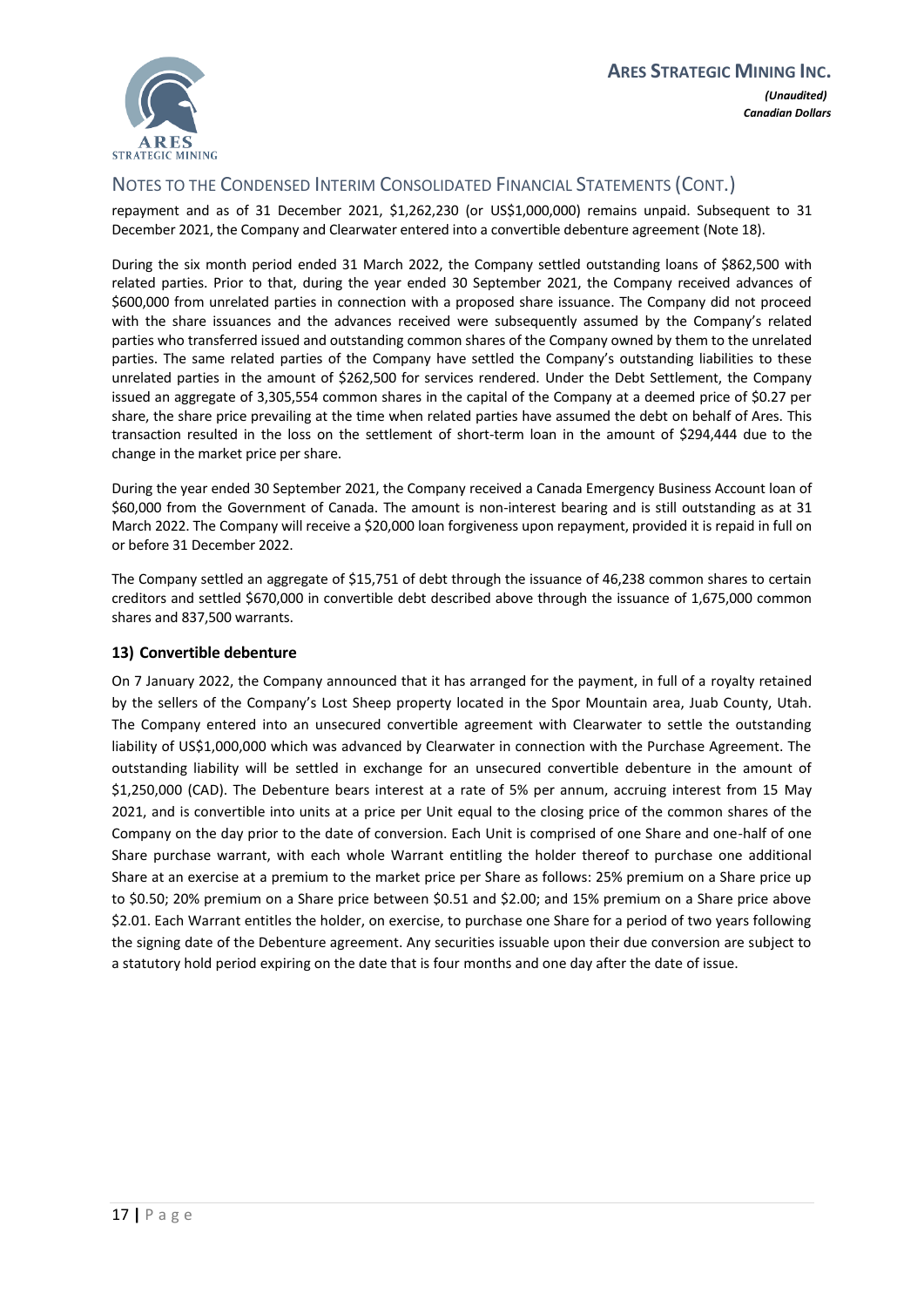

|                                                   | Amount        |
|---------------------------------------------------|---------------|
| Initial Fair Value of Debt Component              | 528,137<br>\$ |
| Equity value of conversion rights                 | 71,863        |
|                                                   | 600,000       |
| <b>Initial Fair Value of Debt Component</b>       | \$<br>528,137 |
| Less: allocated to derivative liability (Note 14) | (205,000)     |
| 2022 Accretion expense                            | 21,001        |
| <b>Convertible Debenture as at 31 March 2022</b>  | 344.138<br>\$ |

<span id="page-20-0"></span>

|                                                 |  | <b>Principal</b> | Interest    | Accretion |        |
|-------------------------------------------------|--|------------------|-------------|-----------|--------|
| <b>DEBENTURE INTEREST AND ACCRETION EXPENSE</b> |  | Amount           | Expense     | Expense   | Total  |
| 31 March 2022                                   |  | 600.000          | $26.301$ \$ | 21,001 S  | 47.302 |

#### <span id="page-20-1"></span>**14) Derivative liabilities**

#### **Convertible Debentures** – **Conversion feature**

The conversion feature of the Convertible Debentures (see note 8) issued by the Company has a conversion price that depends on the Company's share price at the date of the liquidity event, resulting in a potential variability in the number of shares issued. In accordance with IFRS, a contract to issue variable number of shares shall be classified as a derivative liability and measured at fair value with change in fair value recognized in the consolidated statements of loss and comprehensive loss at each period - end. The derivative liability will ultimately be converted into the Company's equity when the convertible debenture is converted, or will be extinguished on the repayment of the debentures and reclassified to contributed surplus. The Company used the Black - Scholes model to estimate the fair value of the derivative liability with respect to

the conversion feature at each reporting date. This is a Level 3 recurring fair value measurement (note 13). The following assumptions were used:

|                                 | 31 March | At inception |
|---------------------------------|----------|--------------|
| Conversion feature              | 2022     |              |
| Risk free interest rate         | 0.32%    | 0.32%        |
| Expected stock price volatility | 40%      | 40%          |
| Expected option life in years   | 2.00     | 2.00         |

Upon initial recognition on 22 January 2022, the Company recorded derivative liability of \$134,000. During the period ended 31 March 2022, the Company recorded a gain of \$nil on the revaluation of the derivative liability.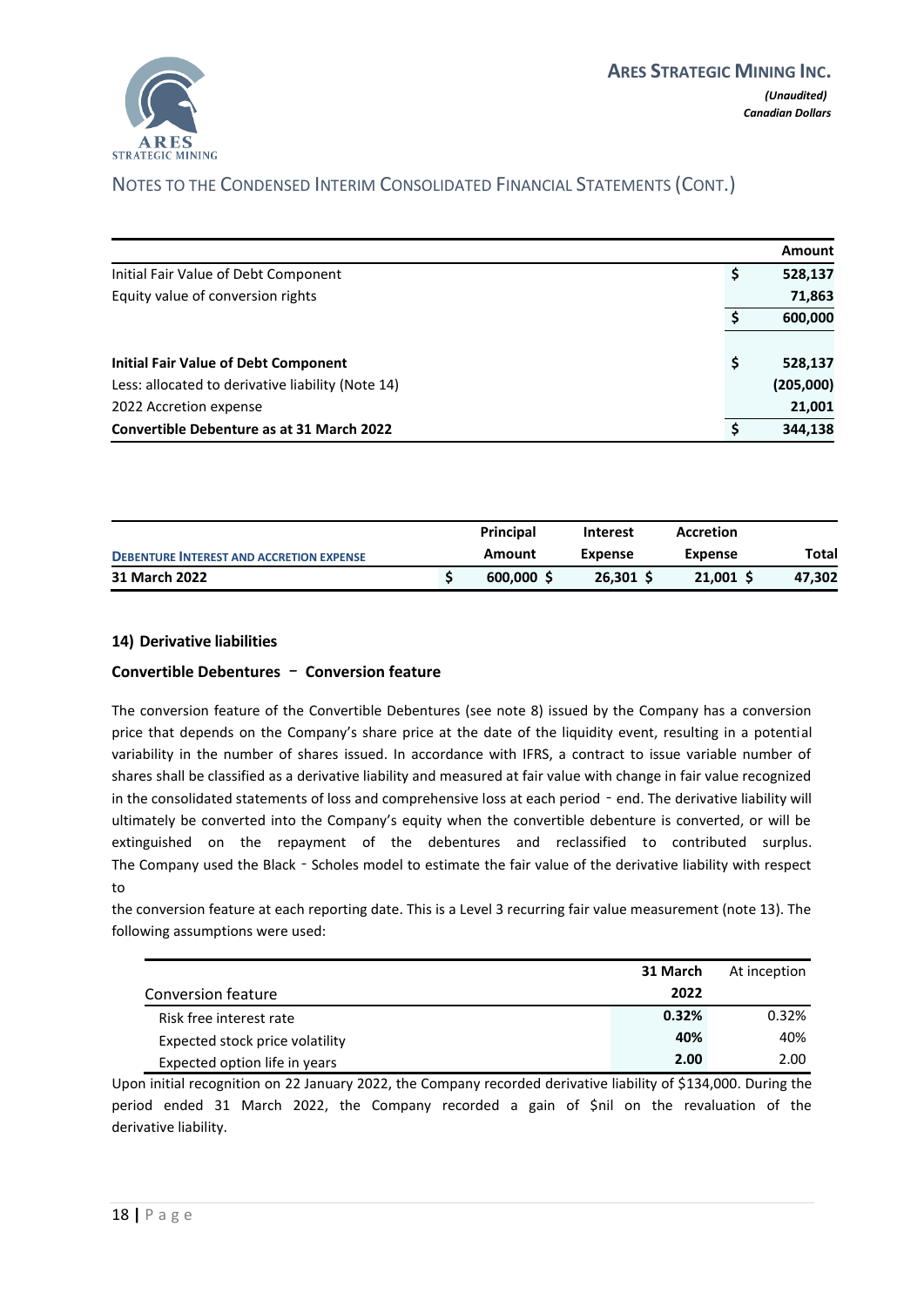

*Convertible Debentures – Warrants*

The exercise price of the Warrants issued as of the Convertible Debenture (see note 8) depends on the Company's share price at the date of the liquidity event, resulting in a potential variability in the number of shares issued. The Warrants are classified as a derivative liability and measured at fair value with change in fair value recognized in the consolidated statements of loss and comprehensive loss at each period‐end. The derivative liability will ultimately be converted into the Company's equity at the time of exercise. The Company used the Black‐Scholes model to estimate the fair value of the derivative liability with respect to the Warrants at each reporting date. This is a Level 3 recurring fair value measurement (note [13\).](#page-19-1) The following assumptions were used:

|                                 | 31 March | At inception |
|---------------------------------|----------|--------------|
| Warrants                        | 2022     |              |
| Risk free interest rate         | 0.32%    | 0.32%        |
| Expected stock price volatility | 40%      | 40%          |
| Expected option life in years   | 2.00     | 2.00         |

<span id="page-21-0"></span>On 22 January 22, the Company issued 837,500 Warrants and upon initial recognition, the Company recorded derivative liability of \$71,000 During the period ended 31 March, 2022, the Company recorded a gain of \$37,000 on the revaluation of the derivative liability.

#### **15) Share capital**

#### **a) Authorized:**

Unlimited common shares without par value.

#### **b) Issued or allotted and fully paid:**

During the six months ended 31 March 2022:

|                                                            | <b>Number of Shares</b> | Amount     |
|------------------------------------------------------------|-------------------------|------------|
| Balance as at 1 October 2021                               | 106,790,832             | 31,430,607 |
| Shares issued for debt settlement                          | 5,060,570               | 1,852,670  |
| Shares issued as part of property acquisition (Note 11(c)) | 3,000,000               | 1,065,000  |
| Shares issued upon exercise of warrants                    | 11,448,044              | 1,764,221  |
| Shares issued upon exercise of options                     | 1,849,500               | 198,450    |
| Shares issued for private placement                        | 2,114,873               | 803,652    |
| Balance as 31 March 2022                                   | 130,263,819             | 37,114,600 |

During the six months period ended 31 March 2022:

- The Company issued 1,849,500 common shares upon the exercise of stock options for gross proceeds of \$198,450.
- The Company issued 11,448,044 common shares upon the exercise of warrants for gross proceeds of \$1,589,346.
- The Company also issued 2,114,873 common shares pursuant to a non-brokered private placement at a price of \$0.38 per share for gross proceeds of \$803,652.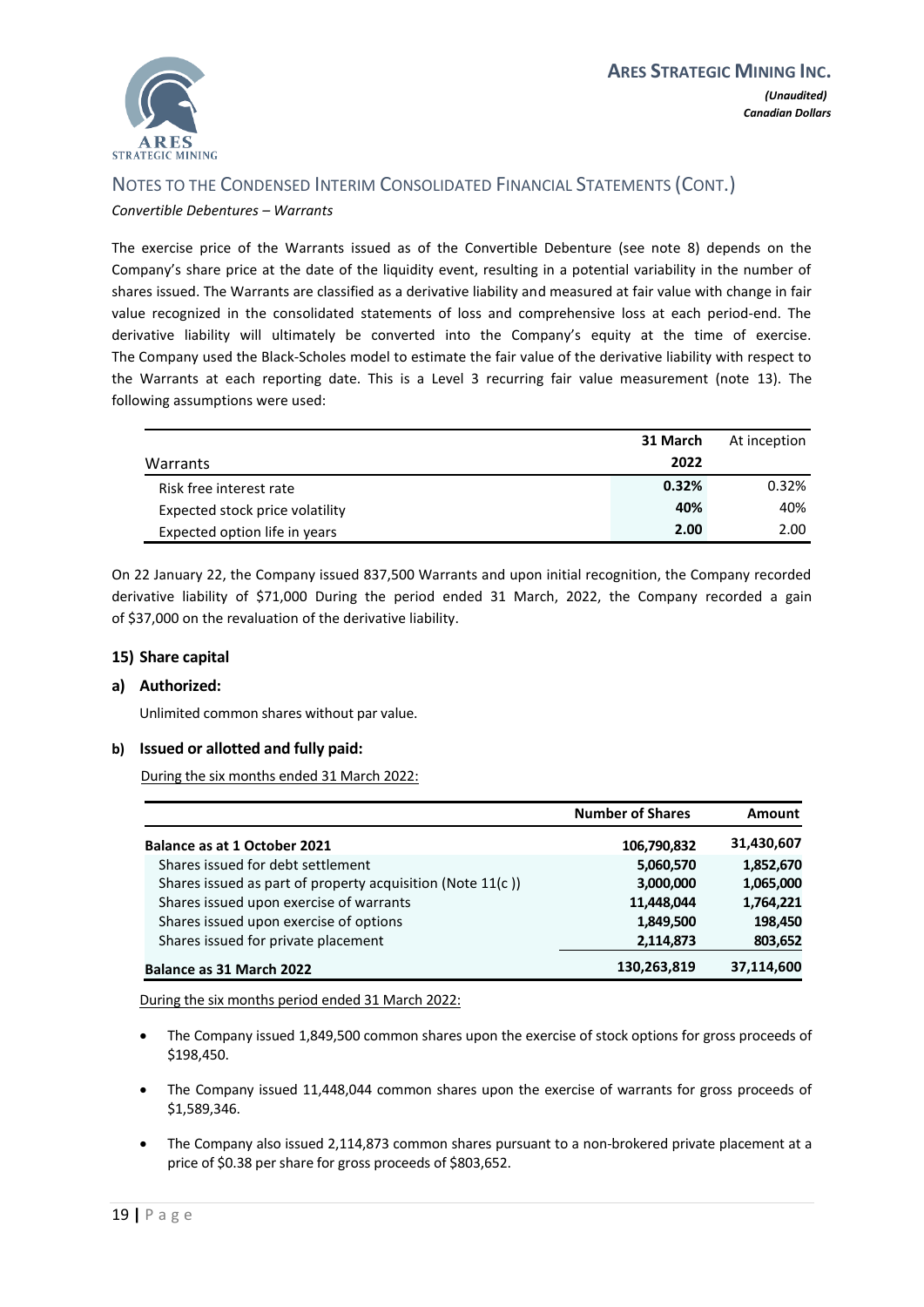

- The Company issued an aggregate of 5,060,570 common shares in debt settlement of \$1,852,670, out of which 3,305,554 common shares were issues in connection with the related parties' short-term loan settlement fair valued at \$1,156,944 (Note 12).
- The Company issued 3,000,000 common shares fair valued at \$1,065,000 to Imbue in lieu of additional stake of 30% in Vanadium Ridge Property (Note 11).

#### During the year ended 30 September 2021:

- The Company issued 3,645,000 common shares at a price of \$0.50 per common share for gross proceeds of \$1,822,500. Share issuance costs paid were in the amount of \$47,003 as finder's and consulting fees. In addition, the Company issued 51,000 finder's warrants valued \$13,000. Each finder's warrant is exercisable by the holder thereof into one common share of the Company at a price of \$0.50 for a period of 24 months.
- The Company settled debt of \$250,288 through the issuance of 713,468 common shares to certain creditors.
- The Company issued 600,000 common shares as part of the Amalgamation agreement (Note 5).
- The Company issued 15,163,963 common shares upon the exercise of warrants for gross proceeds of \$2,327,298.
- The Company issued 3,150,500 common shares upon the exercise of stock options for gross proceeds of \$349,550.

#### **c) Summary of stock option activity**

The Company has adopted an incentive stock option plan to grant options to directors, officers, and consultants for up to 10% of the outstanding common shares. The Board of Directors determines the exercise price per share and the vesting period under the plan. The options can be granted for a maximum term of five years.

|                                      |                | Weighted              |                | Weighted              |
|--------------------------------------|----------------|-----------------------|----------------|-----------------------|
|                                      | 31 March       | Average               | 30 September   | Average               |
| <b>STOCK OPTION ACTIVITY</b>         | 2022           | <b>Exercise Price</b> | 2021           | <b>Exercise Price</b> |
| <b>Balance - Beginning of Period</b> | $9,149,500$ \$ | 0.44                  | $6,850,000$ \$ | 0.44                  |
| <b>Issued</b>                        | 8,441,636      | 0.46                  | 5,450,000      | 0.62                  |
| Exercised                            | (1,849,500)    | 0.13                  | (3,150,500)    | 0.11                  |
| Expired                              | (150,000)      | 1.30                  | -              |                       |
| Cancelled                            | (6,200,000)    | 0.62                  | -              |                       |
| <b>Balance – End of Period</b>       | $9,391,636$ \$ | 0.39                  | $9,149,500$ \$ | 0.44                  |

Stock option activity during the six months ended 31 March 2022 and 30 September 2021 is as follows: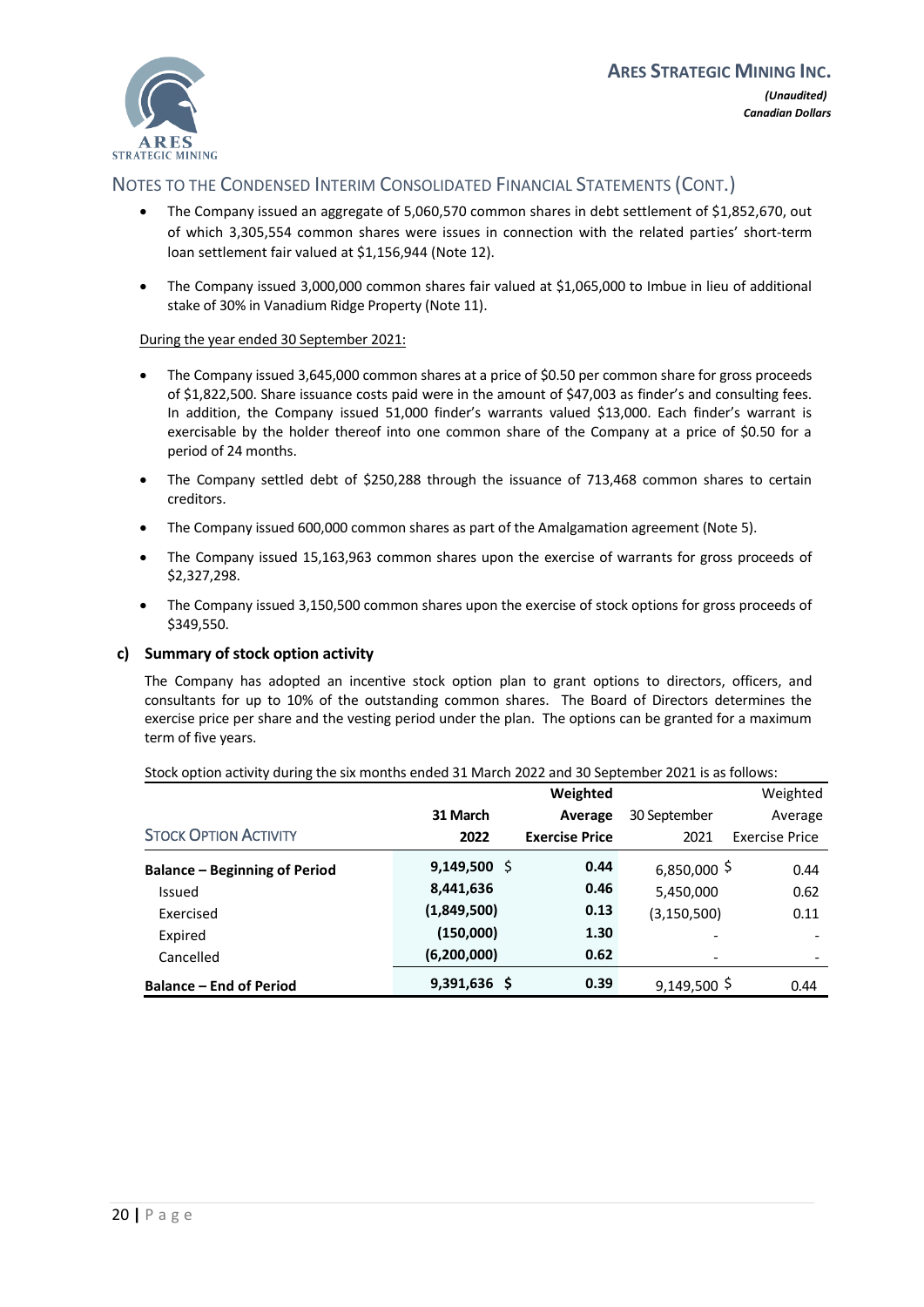

| Details of stock options outstanding as at 31 March 2022 and 30 September 2021 are as follows: |                                             |    |              |           |           |  |
|------------------------------------------------------------------------------------------------|---------------------------------------------|----|--------------|-----------|-----------|--|
|                                                                                                | 31 March<br>30 September<br><b>Exercise</b> |    |              |           |           |  |
| <b>Issuance Date</b>                                                                           | <b>Expiry Date</b>                          |    | <b>Price</b> | 2022      | 2021      |  |
| 25 January 2017                                                                                | 24 January 2022                             | Ś  | 1.30         |           | 150,000   |  |
| 9 March 2020                                                                                   | 8 March 2022                                | \$ | 0.10         |           | 1,399,500 |  |
| 30 August 2020                                                                                 | 30 August 2022                              | \$ | 0.13         | 950,000   | 2,150,000 |  |
| 16 December 2021                                                                               | 27 September 2022                           | \$ | 0.31         | 152,900   |           |  |
| 19 May 2021                                                                                    | 19 May 2023                                 | \$ | 0.62         |           | 5,450,000 |  |
| 16 December 2021                                                                               | 15 December 2023                            | \$ | 0.31         | 2,088,736 |           |  |
| 08 February 2022                                                                               | 27 September 2022                           | \$ | 0.46         | 875,000   |           |  |
| 08 February 2022                                                                               | 07 February 2027                            | \$ | 0.46         | 5,325,000 |           |  |
|                                                                                                |                                             |    |              | 9,391,636 | 9,149,500 |  |

As at 31 March 2022, the outstanding options have a weighted average remaining life of 3.23 years (2021 –1.26 years) and a weighted average exercise price of \$0.39 (2021- \$0.44). All of the outstanding options have vested and are exercisable.

#### During the six months ended 31 March 2022:

On 16 December 2021, the Company granted stock options under the Company's stock option plan to purchase 2,241,636 common shares of the Company at a price of \$0.31 per share for a two-year term expiring on 15 December 2023.

On 7 January 2022, the Company cancelled an aggregate of 6,200,000 stock options comprising of 750,000 stock options previously granted on 30 August 2020 at an exercise price of \$0.15 and 5,450,000 stock options previously granted on 19 May 2021 at an exercise price of \$0.62 per option.

On 8 February 2022, the Company announced that it has granted stock options to certain directors, officers, employees, and consultants of the Company to purchase up to 6,200,000 common shares in the capital of the Company pursuant to the Company's stock option plan. All the options are exercisable for a period of five years at an exercise price of \$0.46 per share.

Not included in the above-noted stock options are the compensation options resulting from a private placement tranche that closed on 12 October 2016. Each compensation option is exercisable into one unit, which consists of one common share and one common share purchase warrant for a period of five years from the date of issuance (12 October 2021). Each warrant can be exercised into one common share of the Company at a price of \$2.00 per share before the expiry. These options were not exercised and expired subsequent to the year-end.

#### **d) Warrants**

Warrant activity during the six months ended 31 March 2022 and 30 September 2021 are as follows:

|                                      |                   | Weighted              |                |    | Weighted              |
|--------------------------------------|-------------------|-----------------------|----------------|----|-----------------------|
|                                      | 31 March          | Average               | 30 September   |    | Average               |
| <b>WARRANT ACTIVITY</b>              | 2022              | <b>Exercise Price</b> | 2021           |    | <b>Exercise Price</b> |
| <b>Balance - Beginning of Period</b> | - Ş<br>16,621,702 | 0.15                  | 31,734,665     | Ş  | 0.15                  |
| Issued                               | 837,500           | 0.48                  | 51,000         |    | 0.50                  |
| Exercised                            | (11, 448, 044)    | 0.15                  | (15, 163, 963) |    | 0.15                  |
| Expired                              | (1,061,533)       | 0.15                  |                |    |                       |
| <b>Balance – End of Period</b>       | .\$<br>4,949,625  | 0.25                  | 16,621,702     | S. | 0.15                  |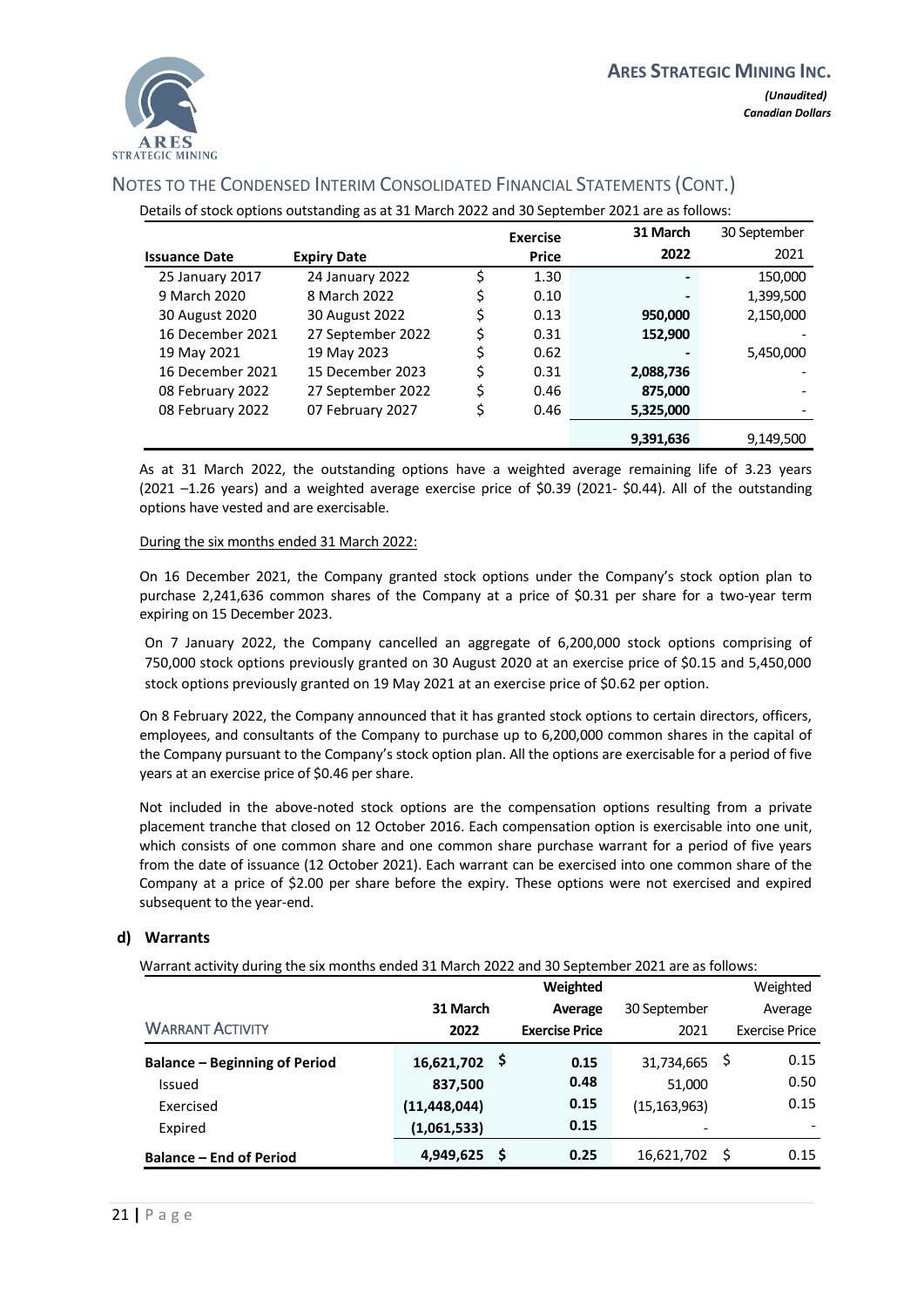

#### During the six months ended 31 March 2022:

Details of warrants outstanding as at 31 March 2022 and 30 September 2021 are as follows:

|                      |                    | <b>Exercise</b> | 31 March  | 30 September |
|----------------------|--------------------|-----------------|-----------|--------------|
| <b>Issuance Date</b> | <b>Expiry Date</b> | <b>Price</b>    | 2022      | 2021         |
| 15 June 2020         | 15 June 2022       | 0.15            | 4,061,125 | 4,086,124    |
| 17 March 2021        | 17 March 2023      | 0.50            | 51,000    | 51,000       |
| 14 February 2022     | 13 February 2024   | 0.48            | 8,37,500  |              |
|                      |                    |                 | 4,949,625 | 16,621,702   |

As at 31 March 2022, the outstanding warrants have a weighted average remaining life of 0.56 years (2021 – 1.26 years) and a weighted average exercise price of \$0.21 (2021- \$0.15).

The Company issued 11,448,044 common shares upon the exercise of warrants for gross proceeds of \$1,764,221.

The fair value of the finders' warrants issued and recognized in the accounts has been estimated using the Black-Scholes Model assuming no expected dividends, volatility of 85%, expected life of 5 years, and a riskfree rate of 1.68%. Warrant pricing models require the input of highly subjective assumptions including the expected price volatility. Changes in the subjective input assumptions can materially affect the fair value estimate.

#### **e) Share-based payments**

During the six months period ended 31 March 2022, the Company granted 8,441,636 (30 September 2021 – 5,450,000) incentive stock options to its directors, officer, and consultants and recognized share-based payments as follows:

|                                      | 31 March  | 30 September |           |  |
|--------------------------------------|-----------|--------------|-----------|--|
|                                      | 2022      |              | 2021      |  |
| <b>Total Options Granted</b>         | 8,441,636 |              | 5,450,000 |  |
| Average exercise price               | 0.39      |              | 0.62      |  |
| Estimated fair value of compensation | 1,632,000 |              | 1,468,000 |  |
| Estimated fair value per option      | 0.20      |              | 0.30      |  |

The fair value of the share-based payments of options to be recognized in the accounts has been estimated using the Black-Scholes Model with the following weighted-average assumptions:

| $\ddot{\phantom{0}}$            |       | <b>31 March</b> 30 September |
|---------------------------------|-------|------------------------------|
|                                 | 2022  | 2021                         |
| Risk free interest rate         | 1.68% | 0.33%                        |
| Expected stock price volatility | 85%   | 81%                          |
| Expected option life in years   | 5.00  | 2.00                         |

The Black-Scholes Option Pricing Model was created for use in estimating the fair value of freely tradable, fully transferable options. The Company's employee stock options have characteristics significantly different from those of traded options, and because changes in the highly subjective input assumptions can materially affect the calculated values, management believes that the accepted Black-Scholes model does not necessarily provide a reliable measure of the fair value of the Company's stock option awards.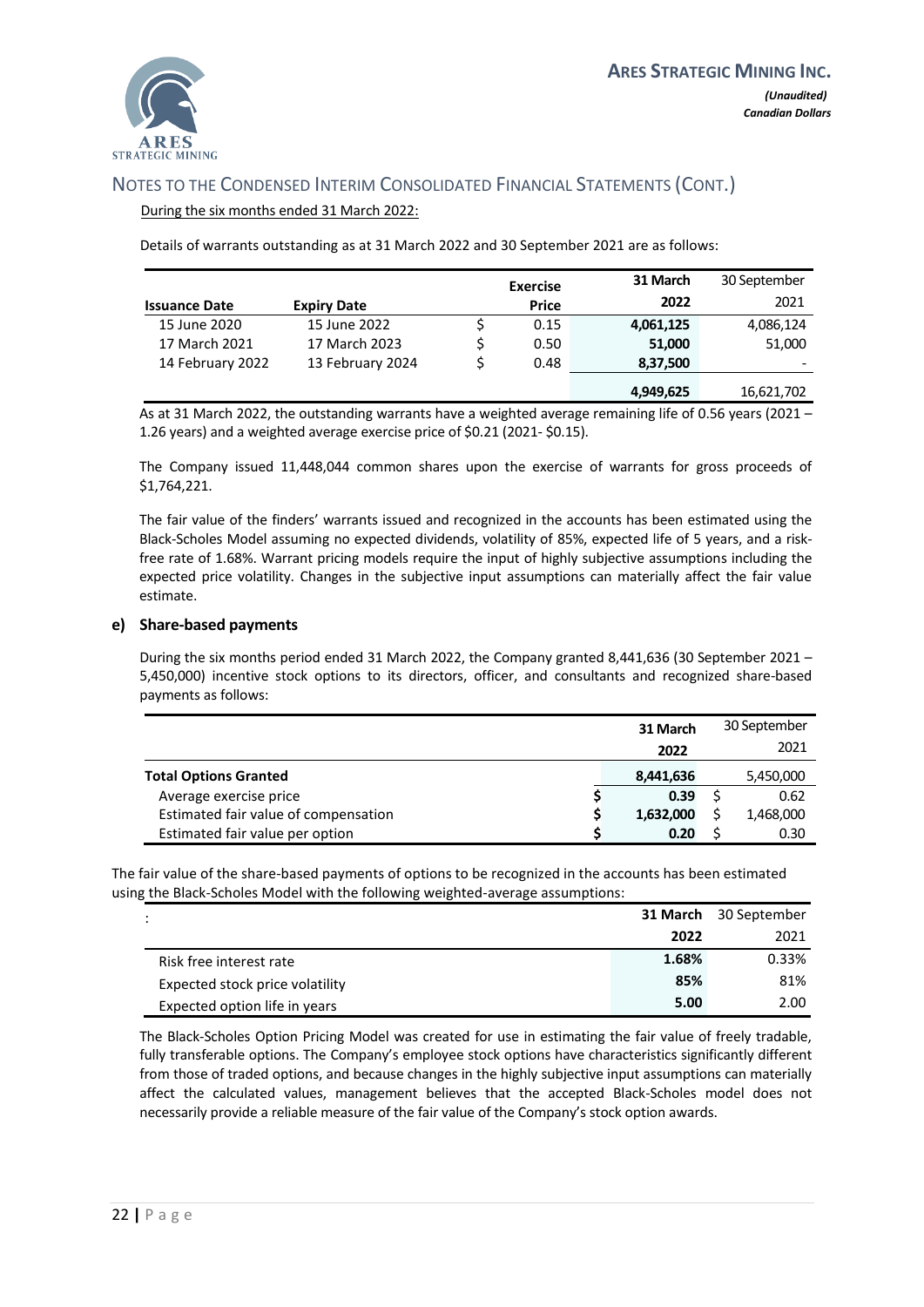

#### **f) Non-controlling interest**

On 16 October 2014, the Company entered into an investment agreement with OMC Investments Limited ("OMC"), of Hong Kong. The transaction closed on 28 November 2014, and the Company issued 19,048,000 units of the Company by way of private placement at a price of \$0.05 per unit, for aggregate proceeds of \$952,400. After the 20-for-1 share consolidation during the year ended 30 September 2018, OMC owns 952,400 units. Each Unit consisted of one common share and one common share purchase warrant. Each Warrant is exercisable for a period of three years from the date of closing of the private placement at an exercise price of \$0.05. These warrants expired on 30 September 30 2018. OMC now holds approximately 5.93% of the issued and outstanding shares of the Company. The Company also issued 15 common shares of its subsidiary Canadian Iron to OMC, reducing its ownership share from 100% to 85%. Canadian Iron holds a 100% interest in Karas Iron and Griffith Iron. The Company's interests in the Karas and Griffith properties are held in Karas Iron and Griffith Iron, respectively.

In addition, the shareholders' agreement with OMC will allow OMC to progressively earn additional equity in Canadian Iron, up to a total of 70% of Canadian Iron's issued and outstanding shares, as follows:

- an additional 30% for \$8.2 million in funding from OMC for dewatering, resource drilling and environmental permitting ("Resource Definition Funding");
- an additional 5% for \$2 million in total funding for a preliminary economic assessment, funded 70% by OMC and 30% by Ares; and
- an additional 20% for \$20 million in total funding for a feasibility study, funded 70% by OMC and 30% by Ares, and assuming the feasibility study establishes technical and economic viability.

Should either party not fully contribute its share of funding to both the preliminary economic assessment and feasibility study, it may face dilution.

In connection with this transaction, the Company has also agreed to enter into an option agreement with OMC on its other mineral properties. As of 31 December 2021, OMC has not entered into any option agreements related to the Company's other mineral properties. Should OMC fund the full \$8.2 million Resource Definition Funding, it has the right to acquire an 80% interest in either the El Sol, Whitemud and Papagonga properties. This may be increased to 90%, if within a five-year period after earning 80%, OMC funds an additional \$1.5 million in expenditures on the property chosen.

<span id="page-25-0"></span>The value attributed to the non-controlling interest in the Company as at 31 March 2022 is an accumulated deficit of \$1,222,400 (2021 - \$1,222,715). For the period ended 31 March 2022, net income and comprehensive income of \$915 (2020 –loss of \$1,517) has been attributed to the non-controlling interest in these Financial Statements.

#### **16) Related party transactions and obligations**

Parties are considered to be related if one party has the ability, directly or indirectly, to control the other party or exercise significant influence over the other party in making financial and operating decisions. Parties are also considered to be related if they are subject to common control or common significant influence. Related parties may be individuals or corporate entities. A transaction is considered to be a related party transaction when there is a transfer of resources or obligations between related parties.

The Company compensates certain of its key management personnel to operate its business in the normal course. Key management includes the Company's executive officers and members of its Board of Directors. Transactions and balances with key management personnel and related parties not disclosed elsewhere in the Financial Statements are as follows: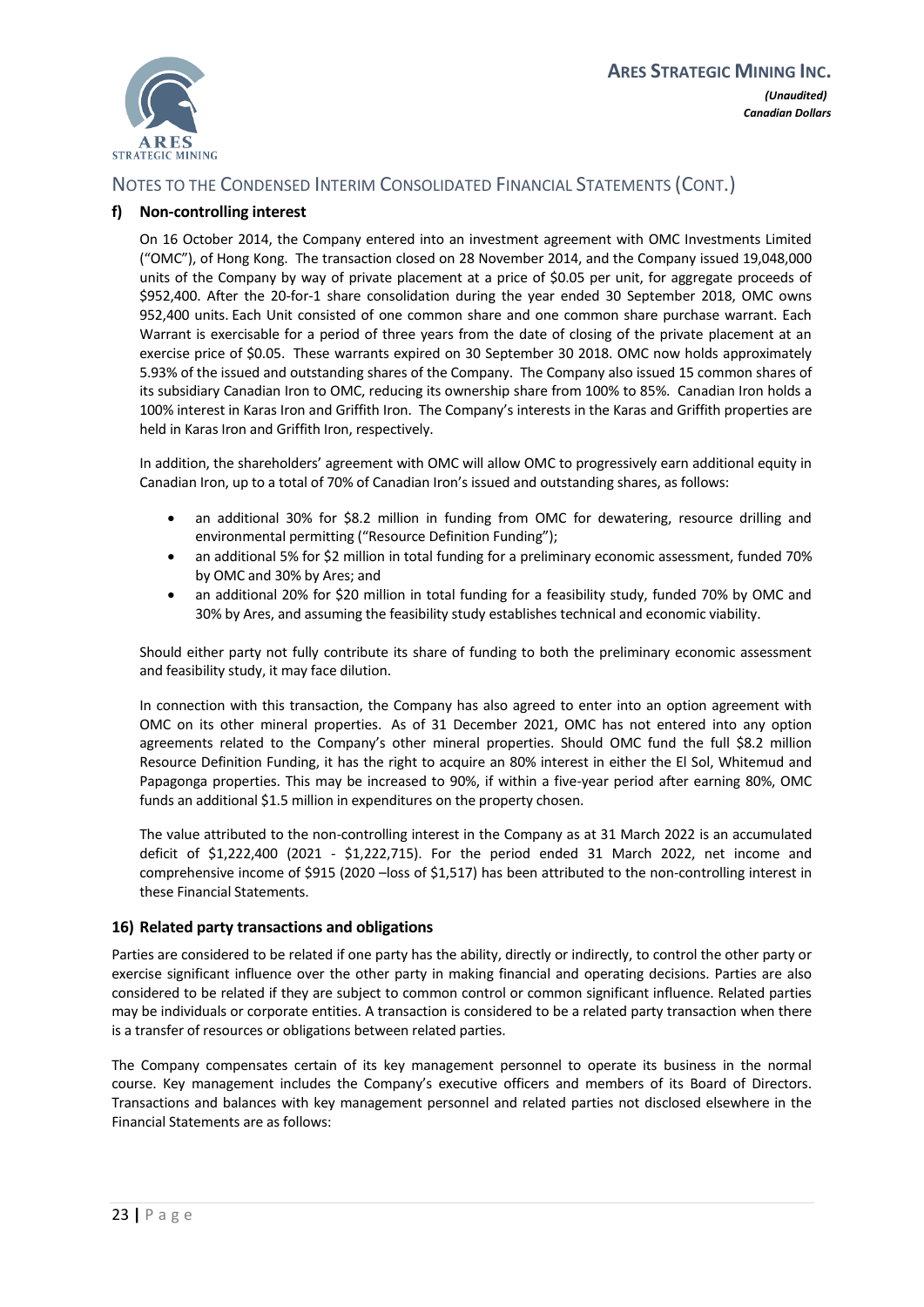

| <b>RELATED PARTY DISCLOSURE</b><br><b>Name and Principal Position</b> | Year <sup>(i)</sup> | Remuneration<br>or fees <sup>(ii)</sup> |                    | Share-based<br>payments |           | <b>Amounts</b><br>Payable and<br><b>Accrued Liabilities</b> |
|-----------------------------------------------------------------------|---------------------|-----------------------------------------|--------------------|-------------------------|-----------|-------------------------------------------------------------|
| CEO and Director – Management<br>fees                                 | 2022<br>2021        |                                         | 72,000<br>72,000   |                         | 336,283   | 8,500<br>113,078                                            |
| CFO – Management fees                                                 | 2022<br>2021        |                                         | 24,000<br>24,000   |                         | 125,290   |                                                             |
| CFO - Professional fees                                               | 2022<br>2021        |                                         | 31,932<br>26,250   |                         |           | 6,150                                                       |
| Directors - Director fees                                             | 2022<br>2021        |                                         | 2,000              |                         | 565,334   | 13,588<br>6,038                                             |
| Directors – Consulting fees                                           | 2022<br>2021        | ⇒                                       | 18,750<br>50,000   |                         | 108,761   | 3,500                                                       |
| Total                                                                 | 2022<br>2021        |                                         | 148,682<br>172,250 |                         | 1,135,669 | 22,088<br>128,766                                           |

 $(i)$  For the six months ended 31 March 2022 and 2020.

(ii) Amounts disclosed were paid or accrued to the related party.

The Company settled outstanding loans of \$892,500 assumed by related parties. Under the terms of the Debt Settlement, the Company issued 3,305,554 common shares in the capital of the Company.

These transactions were in the normal course of operations, which is the amount of consideration established and agreed to by the related parties.

Short-term loans with related parties are described in (Note [12](#page-18-1)[\)](#page-18-1) and debt settlement with related parties is described in ((Not[e 11\)d\).](#page-17-0) There are no terms and conditions attached to the said loans.

On 19 January 2022, Ares announced that the fabrication of its recently ordered steel has been completed in the amount of US\$456,000 and the Company has begun arranging to ship the steel. The seller and the Company are considered to be a related party by virtue of common Director.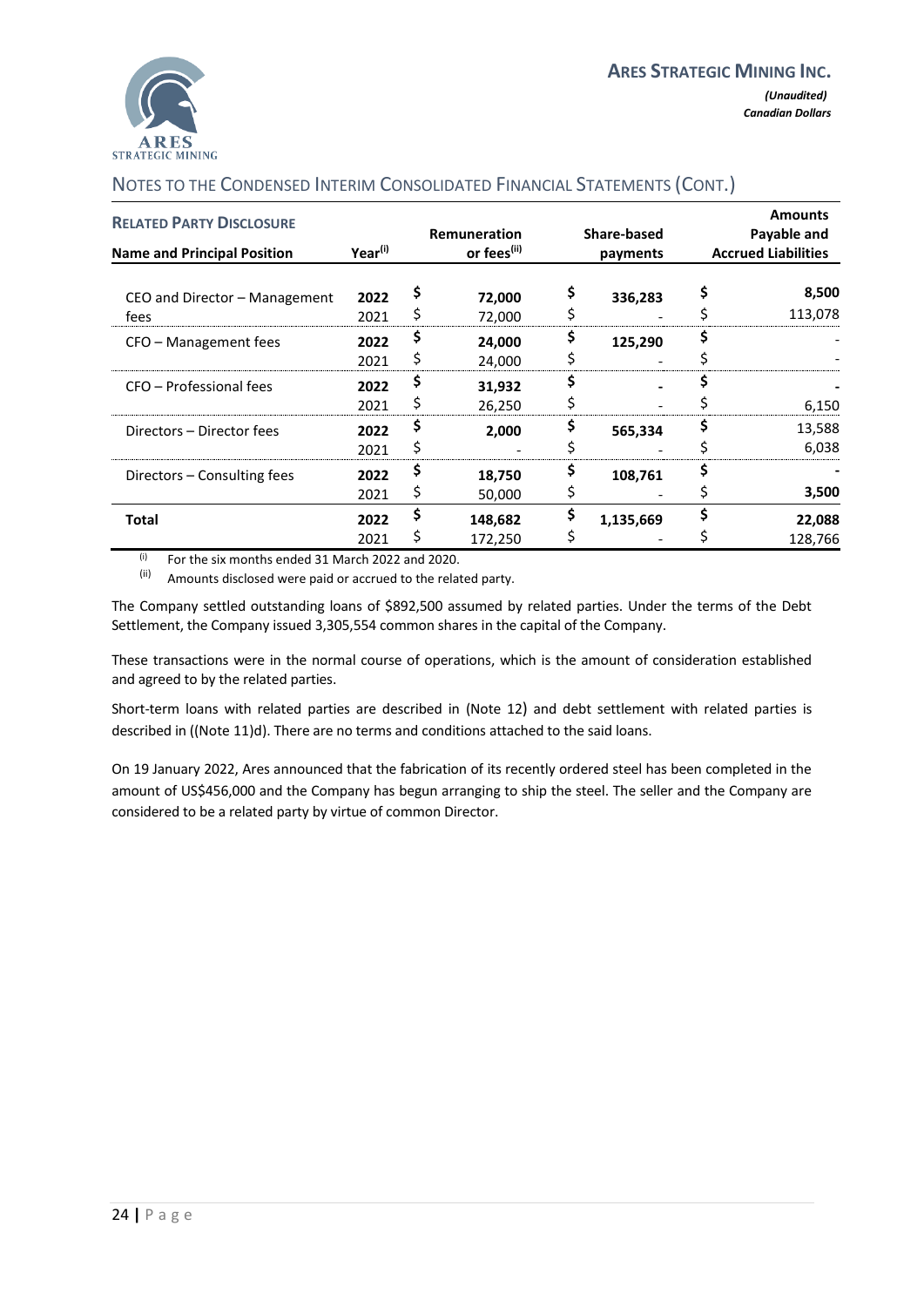<span id="page-27-0"></span>

#### **17) Segmented disclosure**

The Company has one reportable segment, being the acquisition, exploration, and development of resource properties. The following table provides segmented disclosure of assets and liabilities based on geographic location:

| (Rounded to 000's)         | Canada               |   | US                         |   | Total     |
|----------------------------|----------------------|---|----------------------------|---|-----------|
| 31 March 2022              |                      |   |                            |   |           |
| <b>Current Assets</b>      | \$<br>2,792,256 \$   |   | $1,500 \; \text{S}$        |   | 2,793,756 |
| <b>Non-Current Assets</b>  |                      |   |                            |   |           |
| Other non-current assets   | \$<br>4,400,046 \$   |   | $60,942$ \$                |   | 4,460,988 |
| Resource properties        | \$<br>$6,118,175$ \$ |   | $2,268,264$ \$             |   | 8,386,439 |
| <b>Liabilities</b>         |                      |   |                            |   |           |
| <b>Current Liabilities</b> | \$<br>435,401 \$     |   | 38,726 \$                  |   | 447,127   |
| Non Current Liabilities    | 512,138              |   |                            |   | 512,138   |
| 30 September 2021          |                      |   |                            |   |           |
| <b>Current Assets</b>      | \$<br>1,406,000 \$   |   | $13,000 \text{ } \text{S}$ |   | 1,419,000 |
| <b>Non-Current Assets</b>  |                      |   |                            |   |           |
| Other non-current assets   | \$<br>3,823,000 \$   |   | 64,000 \$                  |   | 3,887,000 |
| Resource properties        | \$<br>5,781,000      | S | 2,320,000 \$               |   | 8,101,000 |
| Liabilities                |                      |   |                            |   |           |
| <b>Current Liabilities</b> | \$<br>2,610,000      | S | 39,000                     | S | 2,649,000 |

#### <span id="page-27-1"></span>**18) Capital management**

The Company's capital consists of shareholders' equity, and it has capital resources of cash. The Company's objective when managing capital is to maintain adequate levels of funding to support the development of its businesses and maintain the necessary corporate and administrative functions to facilitate these activities. This is done primarily through equity financing, selling assets, and incurring debt. Future financings are dependent on market conditions and there can be no assurance the Company will be able to raise funds in the future. The Company invests all capital that is surplus to its immediate operational needs in short-term, highly liquid, highgrade financial instruments. There were no changes to the Company's approach to capital management during the year. The Company is not subject to externally imposed capital requirements. The Company does not currently have adequate sources of capital to complete its exploration plan, current obligations and ultimately the development of its business, and will need to raise adequate capital by obtaining equity financing, selling assets and incurring debt. The Company may raise additional debt or equity financing in the near future to meet its current obligations.

#### <span id="page-27-2"></span>**19) Commitments**

The Company entered into an agreement to extend the lease of the premises for another extension of 12 months commencing 1 July 2021 and expiring 30 June 2022. The Company's remaining annual minimum lease payments as at 31 March 2022 are shown below:

| Fiscal 2022                                                                                  | 9,556 |
|----------------------------------------------------------------------------------------------|-------|
| <b>Total</b>                                                                                 | 9.556 |
| The Company has also committed to certain future payments as described in Notes(8) and (12). |       |